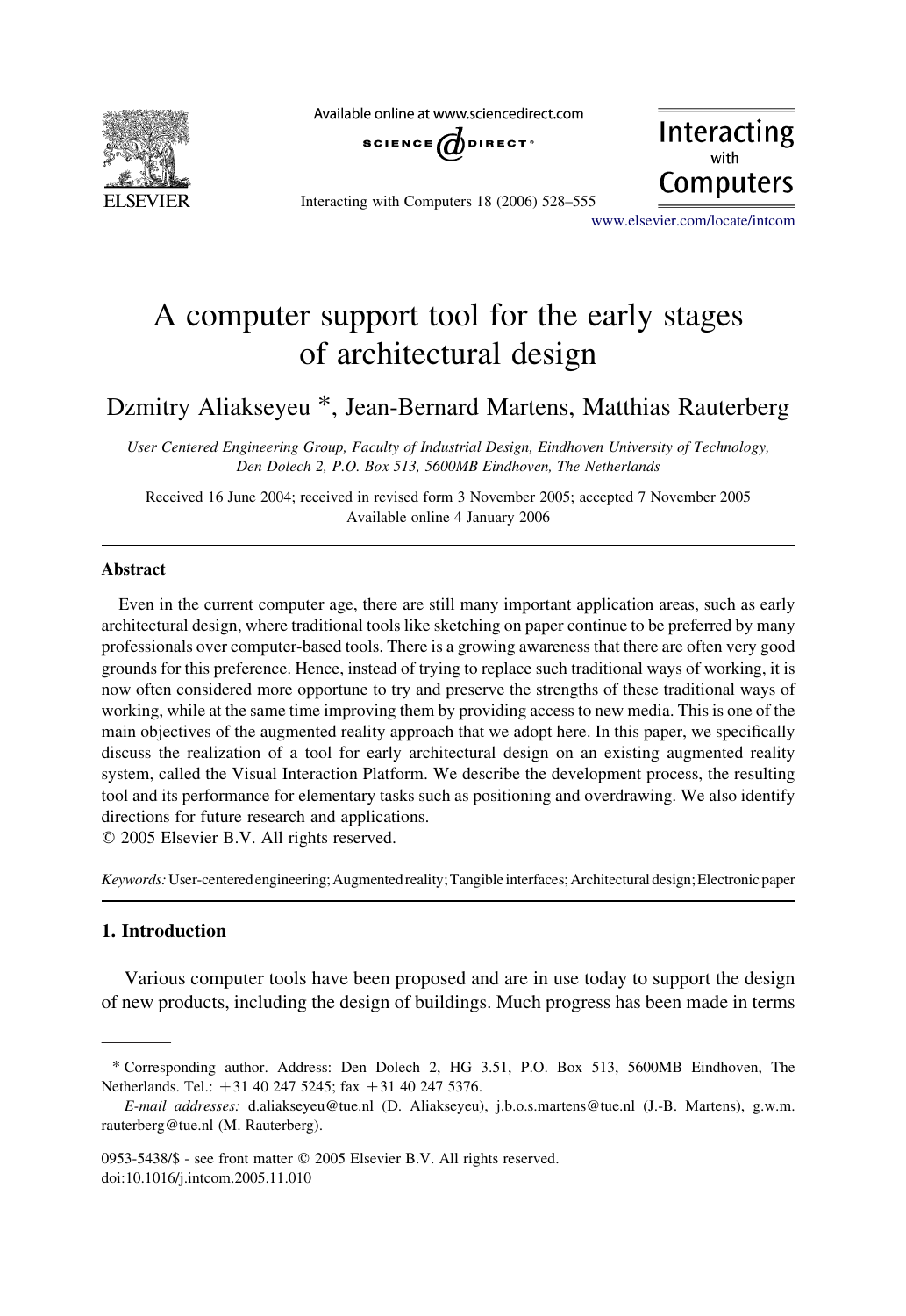of product quality and process efficiency since the introduction of computer-aided design and computer-aided manufacturing systems. Most of these programs accomplish this improved support by providing extensive functionality in the form of pre-defined functions and objects, such as generic construction elements, that can be tailored to a specific purpose by specifying lists of parameters. Because of the geometric precision and the large number of detailed selections that they require, such systems are not very well suited for early design. Indeed, the required level-of-detail, although necessary for the operation of these programs, is often largely irrelevant and tends to distract from the design activity itself. In order to get proficient with such systems, i.e. to reduce the cognitive load imposed by their operation, users also require extensive training and frequent practice. Advanced computer tools thereby typically enter only at a later stage in the design process when many global, but nevertheless crucial, decisions about the design have already been made, and the focus shifts towards detailed specification.

Many architects still prefer to use paper and pen or scale models in the early design stage ([Gross and Yi-Luen Do, 1996; Aliakseyeu, 2003](#page-26-0)). These media offer the required flexibility, speed and natural (intuitive) interaction. This way of working, however, creates an interruption in the design process flow, since the architect has to transfer his/her design into computer-aided design specifications after the early design stage. Therefore, in order to reduce the time spent on the transition from the early design stage to more precise stages, more and more architects start to also use programs like AutoCAD, ArchiCAD,  $Arc + in all stages. The down side of this practice is that the use of such precise programs$ in the early design stage tends to limit the creativity and can encourage poor design [\(Lawson, 1999](#page-26-0)).

Hence, there seems to exist an obvious need for a tool (or platform) that allows to fluently mix very different interaction styles, such as the traditional 'pen-and-paper' interaction and the WIMP (Windows, Icons, Menus, Pointers) 'computer' interaction. In this way, the flexibility and speed of the traditional working environment might be combined with the power of computer applications. Motivated by the above observations, we adopted as the aim of our research to design, implement and validate a computersupport tool for the early stages of architectural design.

One possible approach towards creating such a new design support tool is through the use of *Augmented Reality (AR)*. AR allows to preserve the characteristics of traditional media, while at the same time augmenting them with access to new functionality. The interaction with such system can be facilitated trough the Tangible/Graspable User Interfaces (TUIs). TUIs allow direct control of electronic objects through physical artifacts, such as bricks. A tangible object is an object composed of both a physical handle (i.e. one or more physical artifacts attached) and a virtual object. From the user's perspective, the physical object acts as a physical handle to virtual objects and offers a rich combination of physical and virtual affordances ([Fitzmaurice et al, 1995; Ullmer and Ishii,](#page-26-0) [2001\)](#page-26-0). Thus, it can potentially make computer-based interactions more intuitive.

Because of the complexity of the architectural design process and the vagueness of the early design stage, it was difficult to specify a priori the requirements for our targeted computer-support tool. Therefore, we have adopted an approach in which frequent (often informal) usability experiments were performed with prototypes. This user-centered engineering approach has helped us to obtain new insights and requirements throughout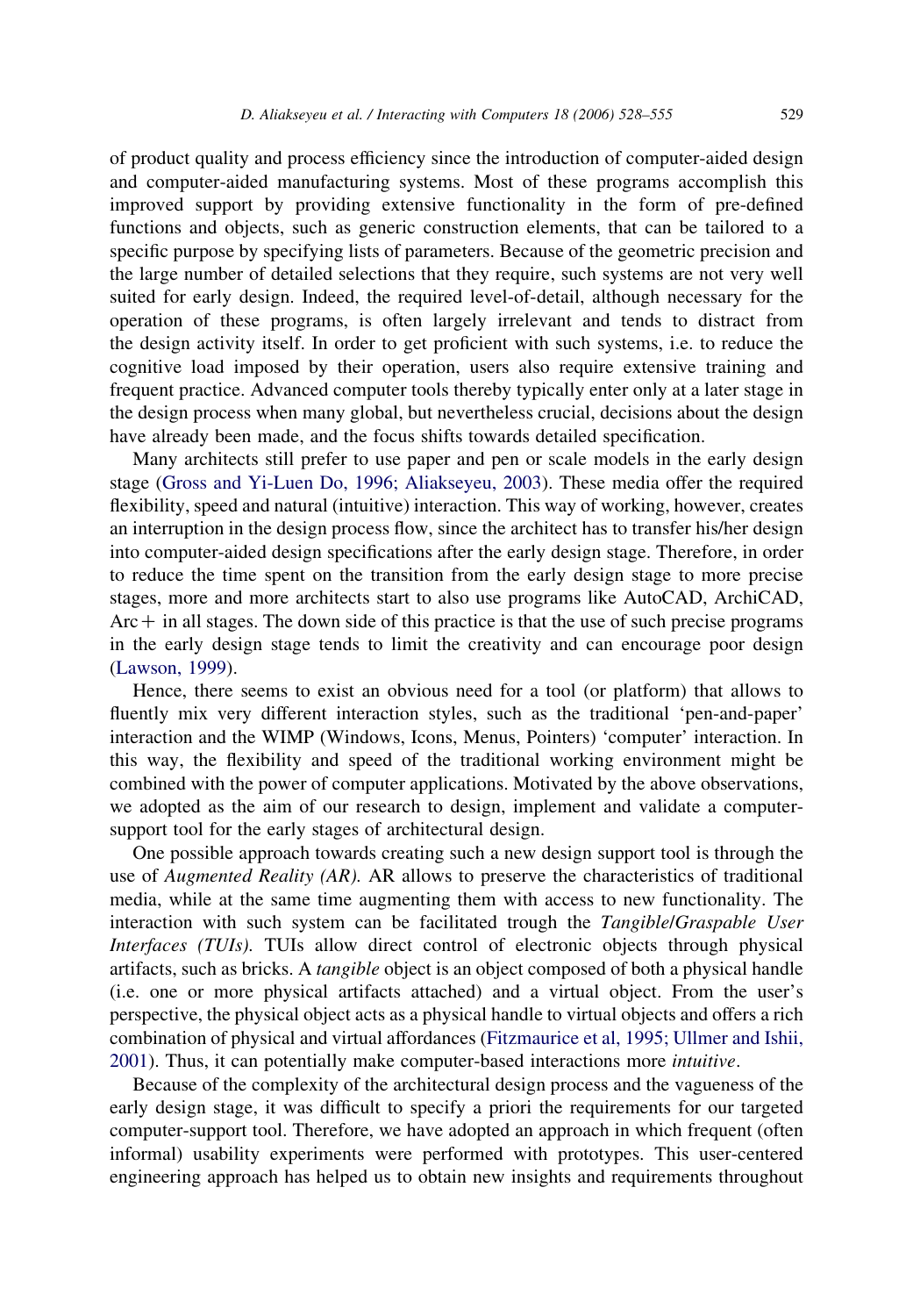the duration of our project. Based on specifically formulated design guidelines and requirements, we have also designed, implemented, and evaluated the Electronic Paper system. We are hence able to produce evidence for our claim that the final Electronic Paper system does indeed offer a computer interface for (architectural) design that supports much of the freedom, flexibility, abstraction, speed and ease of use of traditional pen and paper. Before describing the design, implementation and evaluation of the Electronic Paper, we first discuss some related work in Section 2.

## 2. Related work

Much research and development has been invested in the fields of computer-aided design and AR. They have resulted in a range of potentially useful functionalities for early design, as well as in alternative and more natural ways of user interaction with such functionalities. We divide the related work into five subsections. First, we provide a short and general introduction to AR and tangible user interfaces. Next, we discuss AR and TUIs that more specifically aim at supporting architects (and designers). Third, we introduce some interesting and innovating sketching tools that have been developed for desktop or tablet computers, but that may prove to be even more useful in an AR environment. Fourth, we discuss the technologies that are most commonly used in AR systems. Last but not least, we pay attention to the few formal evaluation studies that have been performed up to now on related AR systems.

## 2.1. TUI/AR systems

Within AR, the focus is on improving the human–computer interactions required for operating the functionalities offered by computer programs, rather than on improving the functionalities themselves. The DigitalDesk [\(Wellner, 1991\)](#page-27-0) is one of the earliest AR systems. It consists of a desk with a computer-controlled camera and a projector aboveit. The camera observes where the user is pointing, and reads portions of documents that are placed on the desk. The projector provides feedback by projecting electronic objects onto the desk surface. The DigitalDesk adds electronic features to physical paper, while physical objects can be used to operate electronic documents. The system allows a natural user interaction with paper and electronic objects by touching them with a bare finger (digit). Instead of 'direct' manipulation with a mouse, this is a tangible manipulation with fingers.

Many examples of related tabletop and wallboard systems can now be found in the AR literature. These systems can be divided into three major categories:

- 1. systems that use tangible objects to improve the interaction with purely digital information, such as BuildIt [\(Rauterberg et al., 1997\)](#page-27-0), metaDESK ([Ullmer and Ishii,](#page-27-0) [1997](#page-27-0)), ActiveDesk [\(Ullmer and Ishii, 2001\)](#page-27-0), SKETCHPAD+ [\(Piccolotto, 1998](#page-27-0)), iRoom ([Fox et al., 2000\)](#page-26-0), etc.
- 2. systems that add digital information to enrich the interaction with physical artifacts like paper, such as LivePaper [\(Robinson and Robertson, 2001](#page-27-0)), Collaborage ([Moran et al.,](#page-26-0) [1999a, 1999b](#page-26-0)), RASA ([McGee et al, 2002](#page-26-0)), etc.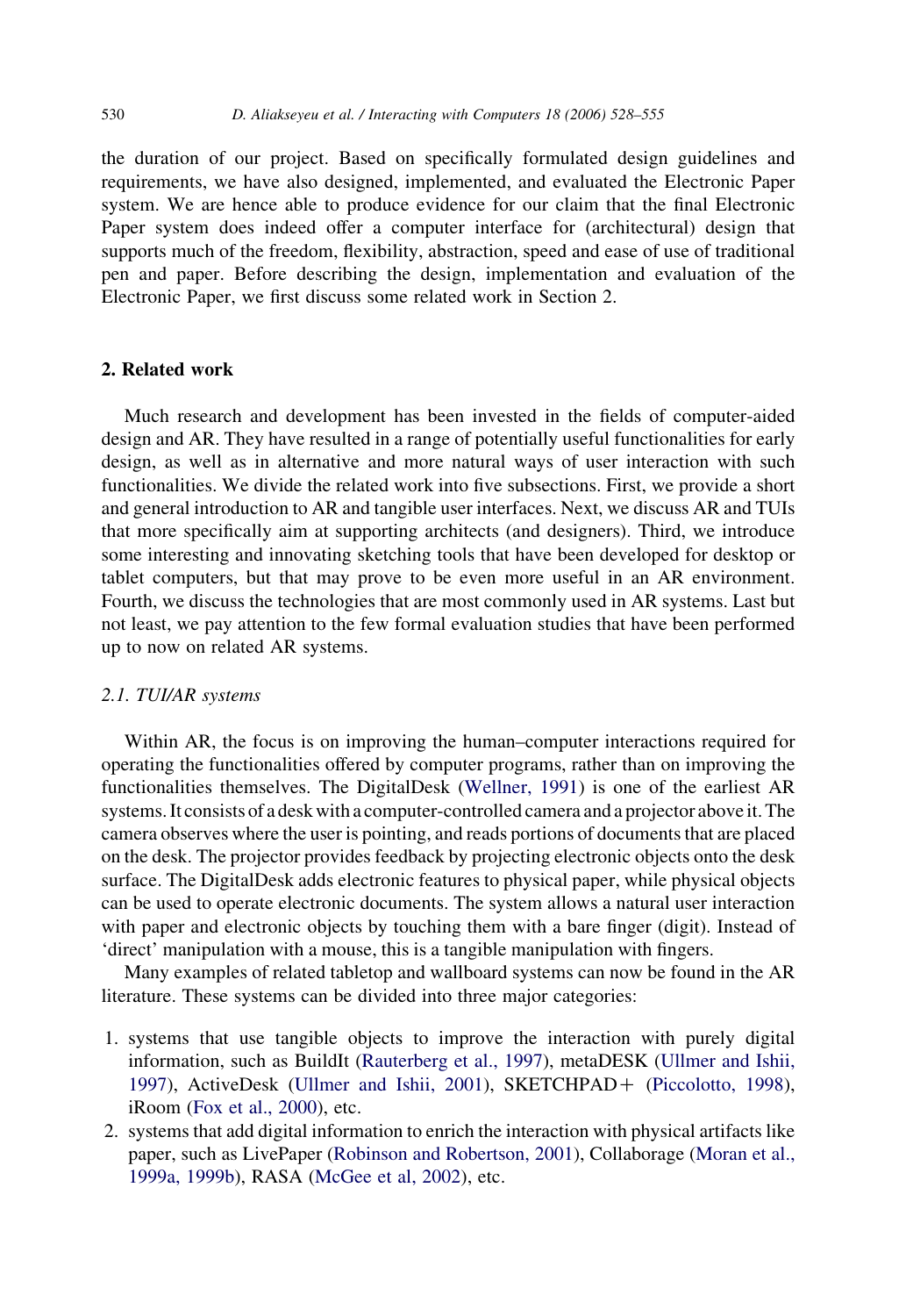3. combinations of both approaches, such as those found in URP, Luminous table ([Ishii](#page-26-0) [et al., 2002](#page-26-0)), Illuminating clay [\(Piper et al., 2002\)](#page-27-0), Liveboard ([Elrod et al., 1992\)](#page-26-0), Tivoli [\(Pedersen et al., 1993](#page-26-0)), Flatland ([Mynatt et al., 1999](#page-26-0)), Designers' outpost ([Klemmer et al., 2001](#page-26-0)), etc.

While AR offers a range of diverse and potentially interesting interaction techniques, the field has been largely dominated up to now by the design of fairly simple proof-ofconcept applications and by solving the technological challenges involved. There is an obvious need for understanding the potential impact of such systems within specific and more complex practices, such as architectural design. To a large extent this impact will be determined by how well such new systems can be integrated with or can complement existing ways of working.

## 2.2. Design related AR/TUI

Some of the above mentioned tools were specifically conceived to support architects and designers within the early stages of the design process. These applications are therefore specific examples of how computerized tools can enrich early design.

Limunious table ([Ishii et al., 2002\)](#page-26-0) for example combines and integrates twodimensional (2D) drawings, physical models and digital models to support the urban design process. It uses two cameras to detect the positions of three-dimensional (3D) physical models that represent building components. Two projectors are used to create dynamic digital simulations onto the table surface. More specifically, the software of the system allows to dynamically simulate sun-shading, traffic movements, wind patterns and so on.

Designers' outpost ([Klemmer et al., 2001\)](#page-26-0) combines Post-It paper notes with a large physical workspace (i.e. a SMART board) and electronic media in order to support web design. By means of this tool web designers can collaboratively work on the information architecture of a web site.

 $SKETCHPAD+$  [\(Piccolotto, 1998](#page-27-0)) applications focus on creating 3D scenes in a natural and intuitive way on systems that only offer 2D interactions. It is based on interpreting 2D pointer (pen) movements as movements on surfaces in 3D space.  $SKEYCHPAD+$  is a prototype system that uses a large design table that is both a penbased digitizer and a computer display, and that resembles the traditional drawing board. The users of  $SKETCHPAD +$  can sketch into photo-realistic simulations of architectural spaces, while the system also supports collaborative work by allowing several designers to work simultaneously on a single model.

## 2.3. Sketching tools

Another class of applications that supports architects within the early stage of the design, without resorting to AR technology, are sketching tools such as Cocktail Napkin [\(Gross and Yi-Luen Do, 1996](#page-26-0)) and SILK [\(Landay and Myers, 2001\)](#page-26-0).

The electronic cocktail napkin ([Gross and Yi-Luen Do, 1996\)](#page-26-0) prototype is a computer application that allows the kind of informal freehand drawings that designers make during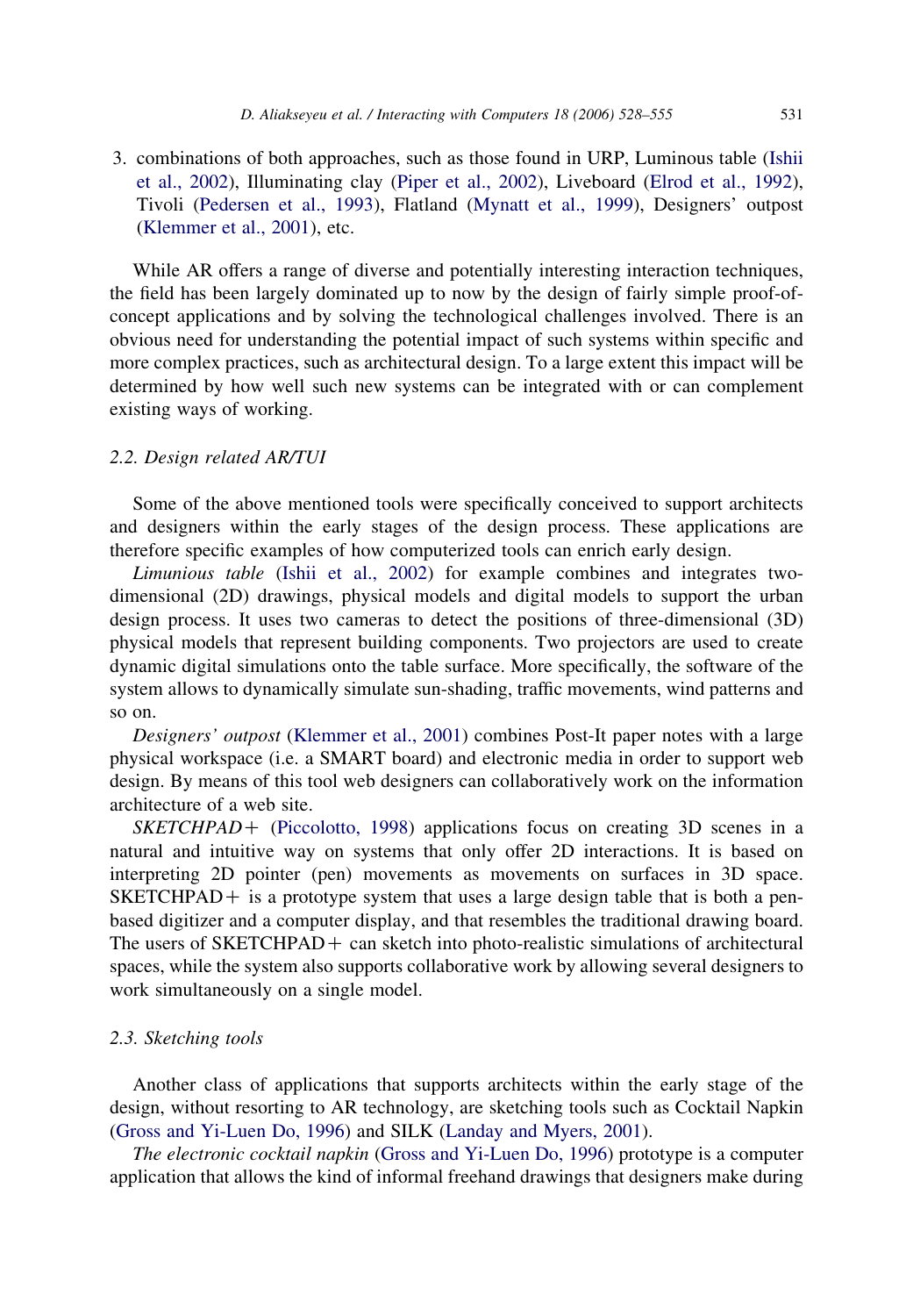conceptual design. It additionally supports the editing and managing of diagrams and drawings, and can be trained to recognize and interpret simple patterns.

Architectural studio is another desktop application that simulates a conventional desk by means of virtual tools that resemble real tools such as pencils, markers, erasers, and tracing paper ([Novitski, 2002](#page-26-0)). The screen, like a conventional desk, can be filled with imagery from many sources: scanned photographs and hand-drawn sketches, drawings imported from other projects, stacks of alternative concept sketches, renderings, etc. With the tracing-paper tool, architects can overlay a translucent 'trace' and can develop new variations of a design while preserving old ones. Sketches made within this environment look very much like sketches that have been hand-drawn, scanned, and imported. This tool also allows exporting the created designs into advanced computeraided design programs.

SILK (Sketching Interfaces Like Krazy) ([Landay and Myers, 2001](#page-26-0)) is an informal sketching tool for graphical user interface design that combines advantages of paperbased sketching with electronic tools. Using SILK, a user can quickly sketch an interface using a digital tablet and pen. The system attempts to recognize the drawn interface elements and adds functionality to the recognized interface elements. This permits to explore the behavior of the drawn interface elements while they are still in the 'sketch' state. When the designer is satisfied with a result, SILK can convert drawn interface elements into real widgets and graphical elements.

There are also several commercial software products, such as Painter (by Corel, [www.corel.com](http://www.corel.com)) and SketchUp (from Last Software, [http://www.sketchup.com/\)](http://www.sketchup.com/) that support two-dimensional and three-dimensional drawing in a more natural and flexible way.

Our Electronic Paper system will be similar in functionality to the above systems, but will concentrate on further reducing the distinction between real and virtual tools by including more natural AR interaction techniques.

## 2.4. Technologies

Existing AR systems differ in the technologies that are used for registering and tracking user actions. Vision-based tracking is most commonly used for tracking physical objects (BuildIT [\(Rauterberg et al., 1997\)](#page-27-0), LivePaper [\(Robinson and Robertson, 2001](#page-27-0)), etc. Other technologies that are available for this purpose are ultrasound, magnetic, RFID. Interactions with flat computer screens can also be facilitated by using touchsensitive surfaces such as DiamondTouch ([Dietz and Leigh, 2001](#page-25-0)) or Smartskin ([Rekimoto, 2002](#page-27-0)).

For sketching, digital boards, such as Wacom ([www.wacom.com\)](http://www.wacom.com) tablets or CalComp ([www.calcomp.com](http://www.calcomp.com)) drawing boards, are most commonly used. The video-based pen ANOTO (<http://www.anoto.com/>) can be used as an alternative sketching tool.

The technology used for visualization is mostly dictated by the size of the display. Touch-sensitive LCD displays are relatively small-sized, and have the advantage that they can easily be made portable. Larger display sizes are most frequently implemented using front or back projection.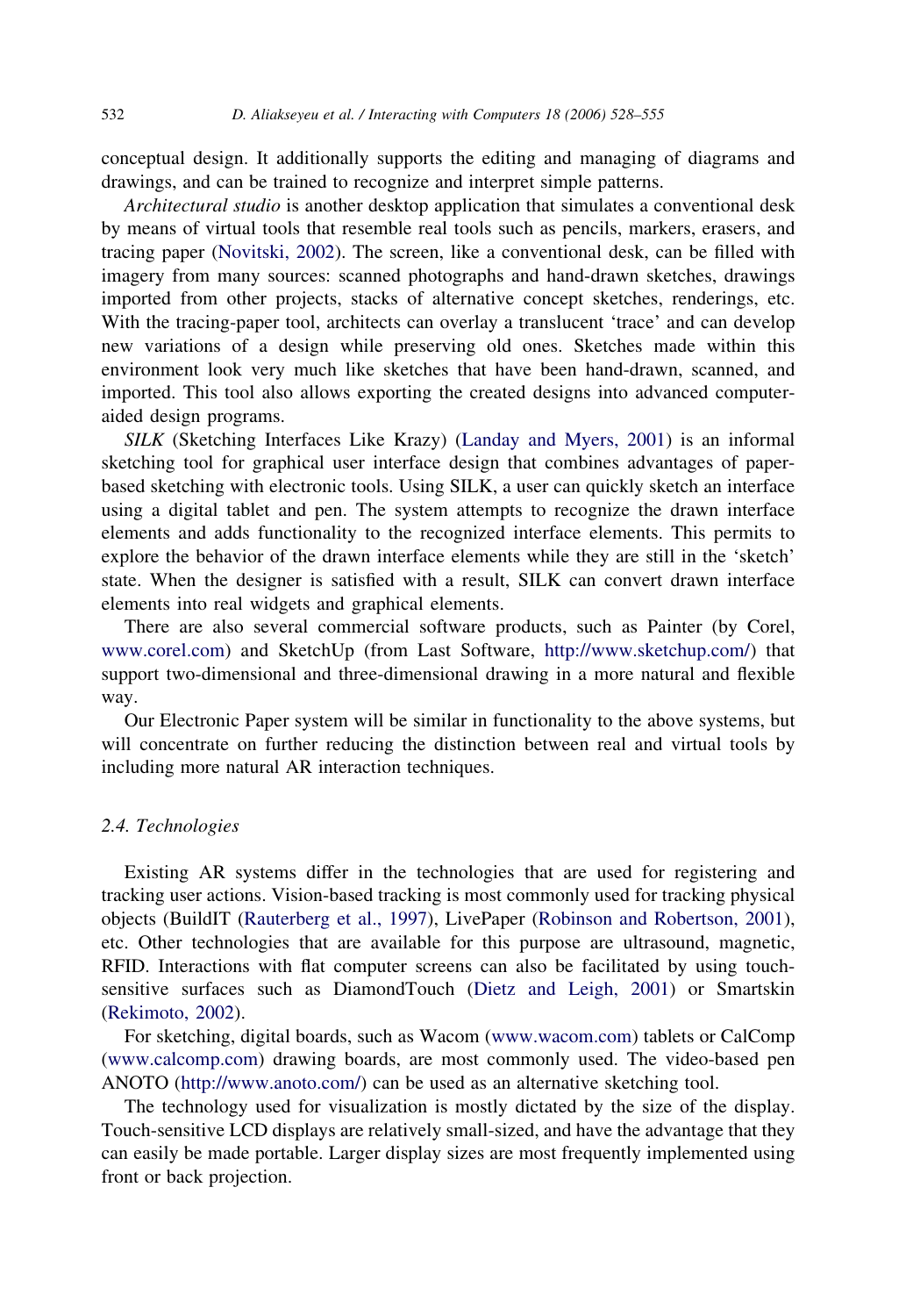## 2.5. Evaluations

Only a few formal evaluations of related AR systems have been reported in the literature up to now. One noticeable example is the evaluation of the RASA system [\(McGee et al., 2002\)](#page-26-0). This system augments the paper tools that are used in commands posts (large map with Post-Its that represent different military units) with digital information. The evaluation confirms that the AR system is as easy to use as the original paper-based system. Most users preferred RASA because it provided an easy access to computing functionality, and because it did not replace but rather complemented physical paper.

Another comparison study was done by [Elliot and Hearst \(2000, 2002\)](#page-25-0). They compared the digital desk, the desktop PC and the tablet PC for sketching and image sorting tasks. Their experiment showed that, for the sketching task, the digital desk and the tablet PC were equally preferred over the desktop PC, but that the quality of sketches was better for the small tablet. The difference in quality was mainly caused by the parallax of the digital pen for the digital desk. For the image-sorting task, the desktop PC was preferred. Using an interaction technique adopted for large displays instead of the currently used drag-anddrop technique to perform this task on the digital desk might change this situation, though.

More general studies involving graspable (tangible) interfaces were performed by [Fitzmaurice and Buxton \(1997\)](#page-26-0). The results of their experiments indicate that spacemultiplexed, specialized, graspable devices (each function to be controlled has a dedicated physical transducer) outperform mouse-based, time-multiplexed, devices (one physical device is used to control different functions). Their results also suggest that it may be faster to acquire another attached device that is out of reach rather than to attach a virtual control with a device already in the hand.

With our Electronic Paper tool, we intend to explore the potential of AR in more depth, by (1) creating a more extensive AR application targeted at a fairly specific task and user group, and by (2) evaluating and improving this application based on both informal evaluations and more formal experimental validations.

#### 3. Electronic paper

This section describes the requirements gathering as well as the design, implementation and evaluation of the Electronic Paper prototype.

## 3.1. Requirements gathering

We started by identifying steps in the design process that can potentially be strengthened and improved by means of computer tools, and by formulating requirements for the targeted computer-aided design tool. First, we studied the domain of architectural design, with a focus on conceptual design, in order to get a better understanding of our targeted user and the context of use. We used a literature study, combined with observations and a questionnaire with 20 practicing architects, to accomplish this. As a result, the high-level task of designing was decomposed into more basic tasks, such as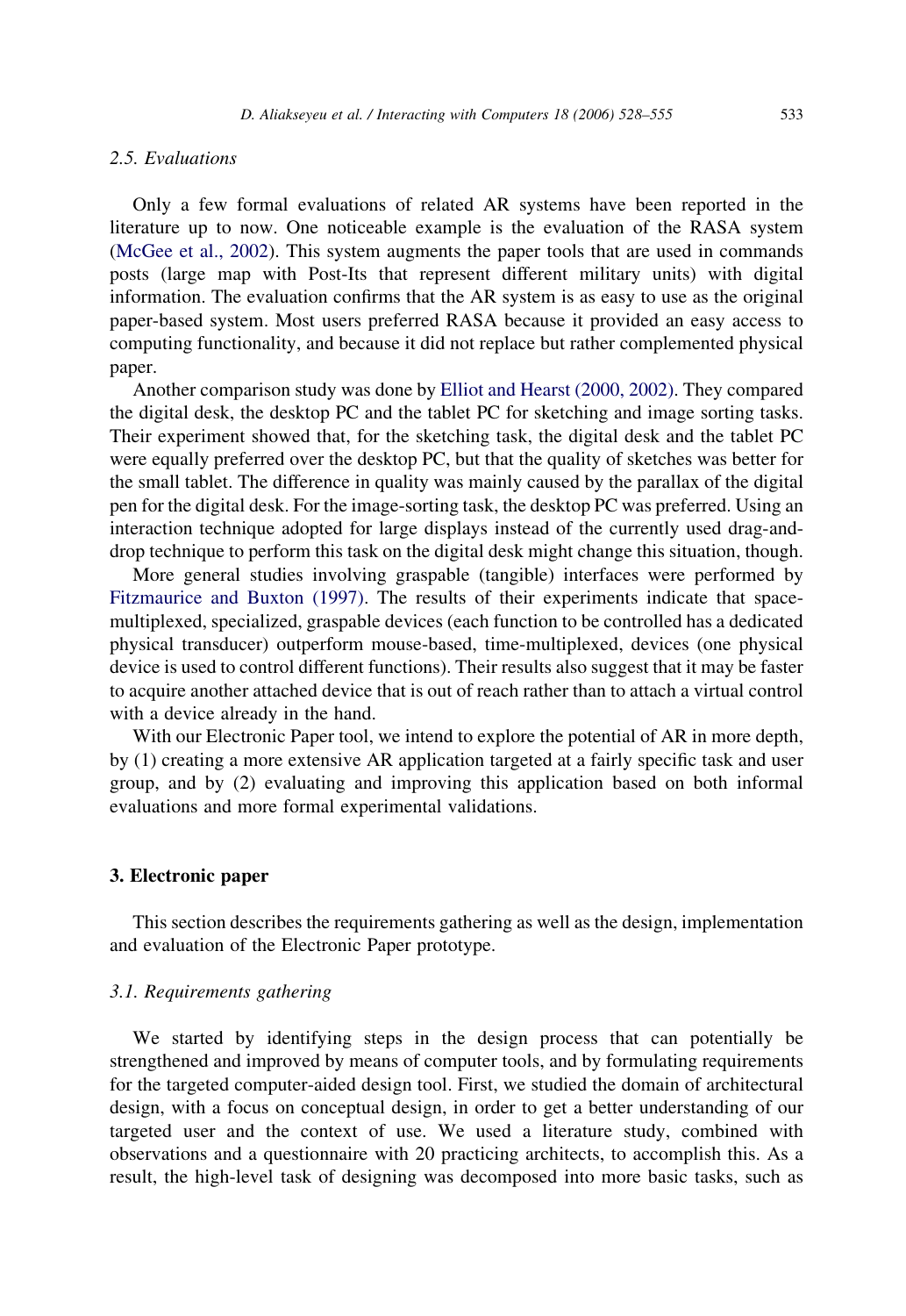sketching, presentation, finding information, etc. Next, the relevant developments in the fields of computer-aided design and AR were reviewed. This review helped to identify important interface requirements (or opportunities for improvements) and to specify in more detail the potential added value of computerization. Based on this analysis, we narrowed down our interest to developing an interface that can be common to traditional design activities and emerging, computer-supported, activities.

Our main resulting design guideline can be formulated as follows: the architect must be able to sketch, write, perform 3D modeling and search for images, or other relevant information, in an easy and intuitive way. Intuitiveness can be provided to architects by a tool that is natural and familiar to them.

## 3.2. Design and implementation

In this section we discuss the detailed considerations that were involved in the evolution towards the final Electronic Paper prototype. We discuss both software and hardware aspects. We especially highlight the design alternatives that were considered and justify the particular solutions that were chosen.

#### 3.2.1. Design considerations

We have organized the discussion along the major design aspects involved, i.e. the data types to be incorporated, their representation and their manipulation.

Data types. Previously, we noted that the ability to sketch is crucial for designers. Besides sketching, architects also use additional materials that can assist or support them in the design process. The literature study, observations and questionnaire showed that images (photos) are considered to be the most important additional supporting material, followed by textural data and 3D models. Therefore, in the Electronic Paper prototype, we concentrated on data types that could contain sketches and images. In addition to sketches and images, we have also included the textual data type. This means that an annotation or description can be added to a sketch or image. In order to limit the complexity of the prototype, it was decided to exclude 3D models for the time being.

Data representations. The data representation was as much as possible inspired by the familiar metaphor of 'pen and paper'. More specifically, the Electronic Paper prototype supports the *virtual paper* representation. In addition to virtual papers, the prototype also supports a virtual album. The virtual album metaphor serves as an intuitive way of separating different design alternatives, and of grouping related data (images and sketches).

Drawing/sketching. Since sketching is central in the early design stage, the system should provide the user with the ability to sketch in an intuitive and natural way. Intuitiveness in using the program is important in order to enable the architect to focus on the design problem and not on how to use the tool.

The computer-supported workspace was implemented using a Wacom® UltraPad A2sized tablet (active area  $635 \times 462$  mm, resolution 2540 dpi), in combination with projection from above. Top projection potentially creates problems with shadows that are cast by hands and other objects, but this solution is less expensive and easier to create with off-the-shelf components. Later experiments and a literature study have demonstrated that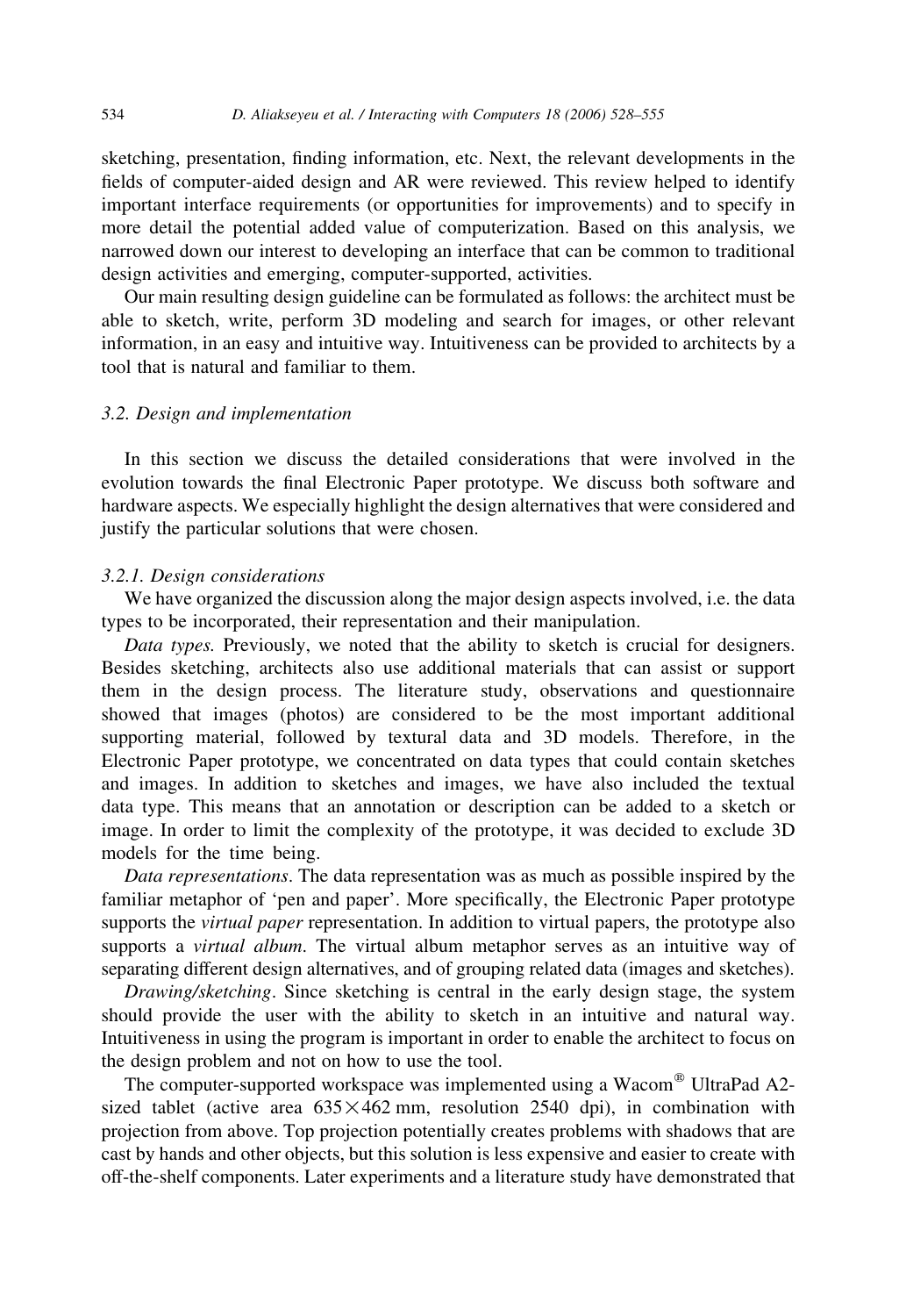the problem with covering part of the workspace is not very severe, and that users easily adopt their posture to avoid this problem ([Wellner, 1991; Hinckley, 1997; Aliakseyeu,](#page-27-0) [2003\)](#page-27-0).

Positioning. Another action that the user has to perform frequently is positioning objects within the workspace. The following a priori guidelines for positioning were adopted from the start:

- 1. two-handed interaction should be preferred over one-handed interaction; If the task context allows to use both hands, people will naturally involve both hands in the execution of handwriting and sketching tasks. Even when the left hand is not directly involved in the manipulation itself, it often plays a role in postural support or maintaining split attention, such as the observed use of the left hand as a place holder when copying text from one page to another. ([Guiard, 1987; Hinckley, 1997\)](#page-26-0). Moreover, exclusion of the non-dominant hand from a writing/sketching task reduces the writing/sketching speed [\(Guiard, 1987; Hinckley, 1997](#page-26-0)).
- 2. combined translation and rotation should be preferred over separated actions; An experiment of [Fitzmaurice et al. \(1999\)](#page-26-0) on artwork orientation showed that while sketching, designers tend to rotate and slightly reposition the paper with their nondominant hand. They also showed that restricted rotation can lead to reduced quality results [\(Fitzmaurice et al., 1999](#page-26-0)).
- 3. wireless positioning devices should be preferred over wired ones; Wires may hinder movements of the input device especially in the situation where several devices are being used simultaneously [\(Gribnau, 1999](#page-26-0)).
- 4. absolute positioning should be preferred over relative positioning. This guideline arises from the general requirement that action and perception space should coincide. The displacement of the display and input surface for drawing and writing tasks produces an eye-to-hand coordination problem. This is claimed to cause discrepancies and unexpected results ([Rauterberg et al., 1997; Fitzmaurice et al., 1999\)](#page-27-0).

The fact that we used a digital pen with a drawing tablet for sketching implied that we could not simultaneously use touch-sensitive technologies, such as DiamondTouch ([Dietz](#page-25-0) [and Leigh, 2001\)](#page-25-0), for positioning operations. We therefore adopted tangible bits (Graspable/Tangible User Interface) ([Fitzmaurice et al., 1995\)](#page-26-0) as our approach to positioning, since tangible bits seemed to fulfil all requirements. The Electronic Paper prototype uses optical tracking by means of a camera to establish the position and orientation of brick-shaped objects in the workspace. In order to enable high recognition speed and robustness, the use of infrared lighting and infrared-reflecting markers was adopted. Up to 32 infrared tagged tangible objects can be tracked simultaneously. These objects can be operated by multiple hands and/or by multiple users.

The results of a preliminary prototype evaluation, in which only simple brick-shaped tangible objects (that are called brick elements) were available for positioning, revealed that they are not always well suited for an easy and seamless positioning, especially while sketching is performed. Based on the results of this evaluation we added a number of requirements to our initial list, i.e.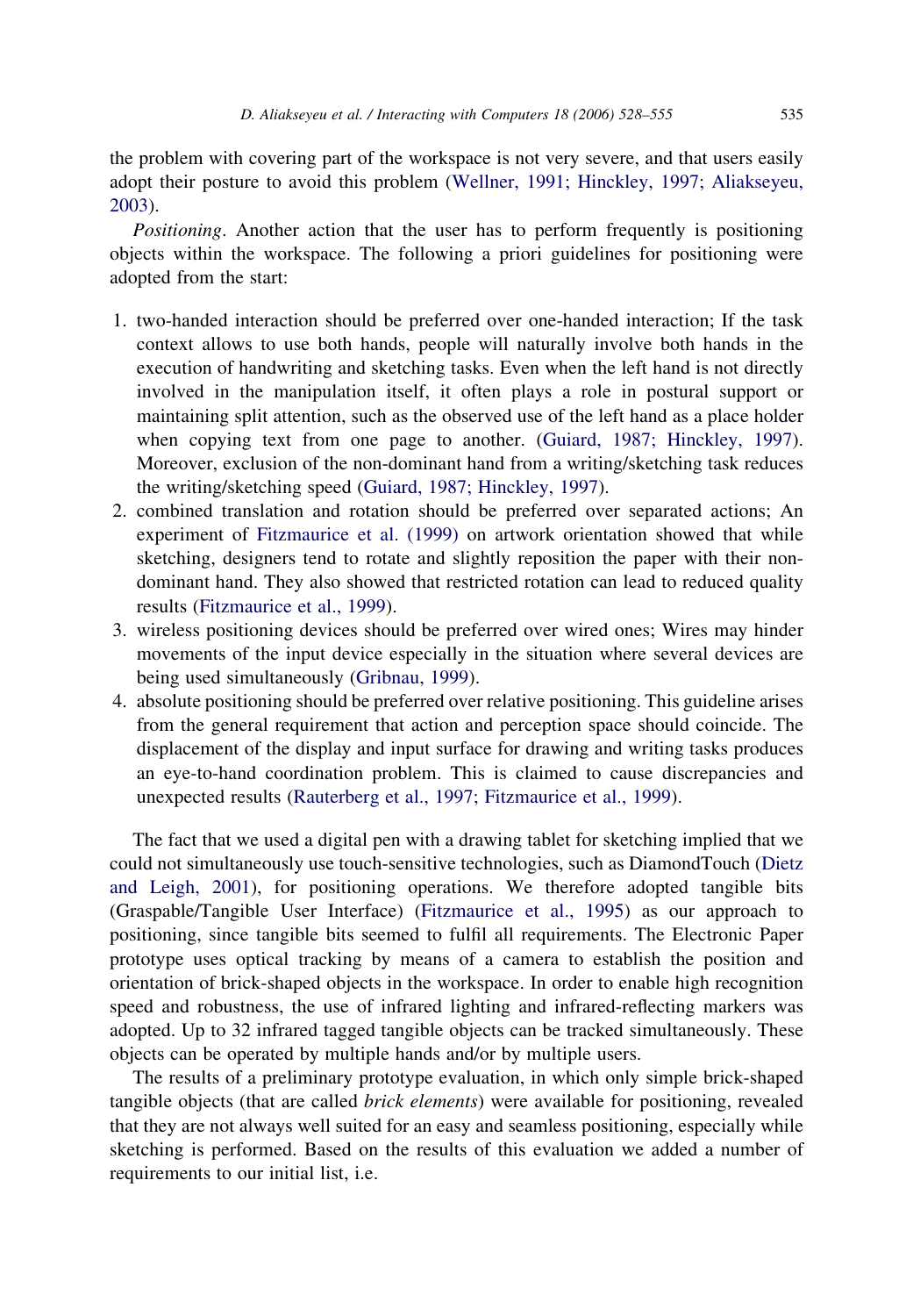- 1. the brick elements need to be designed in physical appearance (shape and affordance) so that incorrect use, such as unintentional covering, is minimized;
- 2. the brick elements should also receive visual feedback that reflects when and where they are observed by the system;
- 3. some of the tasks related to positioning, especially the ones that require high precision, can probably be performed better with the pen; therefore, it was decided that a range of positioning techniques that trade speed versus accuracy should be supported;
- 4. it was judged acceptable that users might need some initial training in order to learn how to best handle brick elements before starting to work with the Electronic Paper prototype.

Until now, little has been done to redesign the physical appearance of the original brickshaped tangible objects, except for adding physical papers with infrared markers, called enhanced physical papers, as new positioning tools. More specifically, enhanced paper can exist in different sizes (such as A4 and A5) and contain two rectangular markers. One of the markers is long and elongated to improve the estimation of the paper orientation. Two markers that move coherently are interpreted by the system as evidence for an enhanced paper. Because of the importance of physical pen and paper in current architectural design, augmenting paper seems a promising approach towards improving paper handling [\(Mackay and Fayard, 1998; Aliakseyeu and Martens, 2001; Holman et al,](#page-26-0) [2005](#page-26-0)). Different virtual objects can be mapped on top of a paper and a (real or digital) pen with ink cartridge can be used to draw on it. The enhanced papers do not fully replace the original rectangular brick elements, since many selecting and positioning operations that do not require high precision are easier to perform with a small brick. Because of the smaller size of these bricks, it is easier to manipulate several of them at the same time.

The Electronic Paper has an alternative way of positioning objects on the workspace. The underlying idea is that the user can use tangible objects for positioning objects during drawing when high precision is not essential. In other cases, such as when aligning virtual objects, high precision may be required. If the dominant hand is available, the digital pen with its much higher spatial accuracy, can be used for positioning or fine-tuning. Two different positioning techniques with the digital pen have therefore been included—dragand-drop and pick-and-drop ([Rekimoto, 1997\)](#page-27-0). With drag-and-drop, users select a virtual object and translate it with a pen without releasing the pen from the surface. A drag-anddrop operation on one of the corners of a virtual object can also be used to resize and rotate it. In the case of pick-and-drop, users select a virtual object by first touching it with the digital pen and then lifting the pen. The selected object disappears and only reappears when the pen is moved close to the surface. As the user touches the surface again the object is dropped at that location. Pick-and-drop has some advantages over drag-and-drop since it allows to move virtual objects over physical objects that are placed on the workspace. On the other hand, pick-and-drop is only used for translation, and not for resizing and rotating.

Attributes of virtual objects. Most virtual objects in the prototype have attributes that can be adjusted by the user. In order to realize such adjustments, a semitransparent movable function menu can be used. This function menu was inspired by the ToolglassTM transparent interface [\(Bier et al., 1993](#page-25-0)). It cannot only be moved freely across the workspace, but also it can provide context-dependent (data-type dependent) functionality,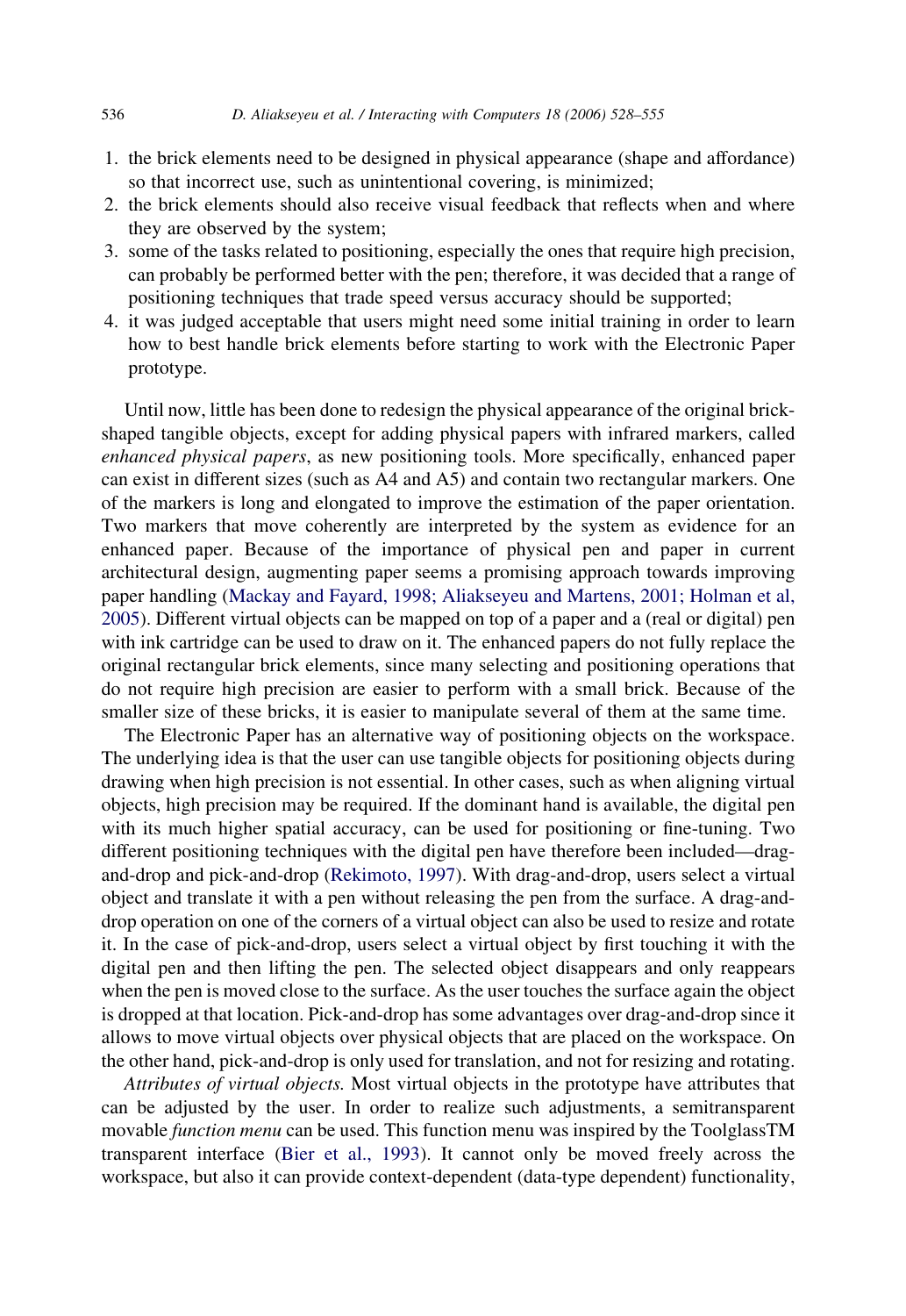<span id="page-9-0"></span>and because it is semitransparent, the function menu options and the objects on which the functions are applied can be observed simultaneously.

Additional interaction elements. In order to improve frequent manipulations such as overdrawing and creating collages, virtual pins, clips and an eraser have been added to the original set of virtual objects.

## 3.2.2. Implementation hardware

The Electronic Paper prototype was implemented on an existing tabletop AR platform, i.e. the Visual Interaction Platform ([Aliakseyeu et al., 2001\)](#page-25-0) (see Fig. 1). The Visual Interaction Platform is an extension of the BUILD-IT ([Rauterberg et al., 1997](#page-27-0)) system and supports different natural interaction techniques such as writing, sketching, and the



Fig. 1. Visual Interaction Platform. (1) Wacom Tablet (action–perception space); (2) LCD projector; (3) camera; (4) infrared light source; (5) monitor (communication space); (6) brick element; (7) digital pen.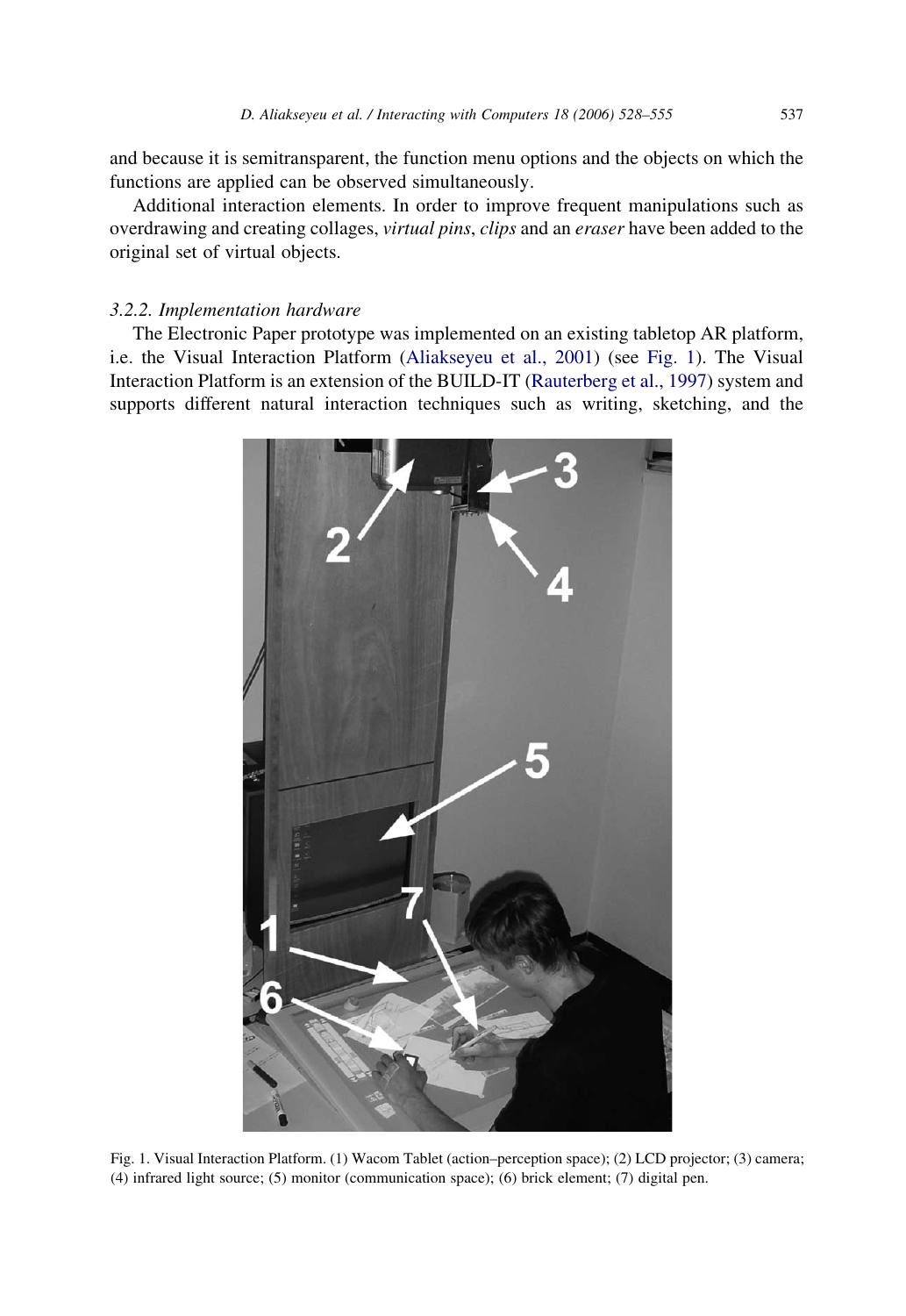tracking of objects in 2D space. The Visual Interaction Platform uses an LCD projector (Toshiba TLP-B2ultraE, with a spatial resolution of  $1280 \times 1024$  pixels) to create a large computer workspace on a horizontal surface. The horizontal surface on which the projected image is displayed is an UltraPad  $A2^{\circledast}$  digitizer tablet. This tablet can accurately record digital pen movements, and hence allows the user to perform precise actions in the horizontal workspace, which are necessary for handwriting, drawing and sketching, as well as for making menu selections. The horizontal workspace will be referred to as the action–perception space, since the visual feedback of the pen action is perceived at the position of the pen tip. The system also contains an infrared light source and a black and white camera (Baxall CD6231, resolution  $720 \times 576$  pixels, 50 Hz interlaced). This allows the system to track physical objects that are coated with infrared-reflecting material. These tangible objects can be used for selecting and positioning virtual objects in the working space. The system can distinguish different objects by their size (width and height) and/or by a pattern of holes in the infrared-reflecting material. The Electronic Paper prototype can moreover distinguish identical tangible objects by relying on the history (i.e. the position of all tangible objects are kept in the history, and a nearest-neighbor rule is used to associate the objects in the current video frame with objects in earlier video frames).

Apart from the horizontal action–perception space, the Visual Interaction Platform has a second, vertically oriented, workspace (communication space). This optional second workspace is usually used to supply the user with more extensive visual feedback for increased spatial awareness, or to communicate with remote participants.

The hardware within the system is hence similar to that in many existing tabletop AR systems, i.e. DigitalDesk [\(Wellner, 1991](#page-27-0)), BuildIT ([Rauterberg et al., 1997\)](#page-27-0), metaDESK ([Ullmer and Ishii, 1997\)](#page-27-0) and so on. The main distinction is that the Visual Interaction Platform combines an electronic sketching board with optical tracking of tangible bits. This allows a combined use of very precise pen input, to support operations such as sketching, with less precise but more flexible input through tangible objects.

## 3.2.3. Implementation software

This section describes the layout and interaction of the Electronic Paper prototype in more detail.

We use Microsoft Visual  $C++$  as the software development tool. For visualization and image analysis we use OpenGL ([http://www.opengl.org\)](http://www.opengl.org), and Intel OpenCV libraries (<http://www.intel.com>).

The layout of the action–perception space in the prototype (see [Fig. 2\)](#page-11-0) consists of virtual clips and pins  $(1, 2)$ , an image database browser  $(3, 4, 5)$ , a function menu  $(6)$ , virtual papers (7), and the visual feedback of brick element (8).

The image database browser is located in the left margin of the action–perception space and consists of several images that the user has previously acquired, either through this interaction tool or through other means. The browser contains an image database selector (3), image thumbnails from the selected database with two buttons and a scroll bar (4) for browsing, and a preview window (5) that shows a high-resolution version of the currently selected image. Each database corresponds to a predefined directory on the computer system, and images that are transferred into this directory will automatically appear in the image database browser.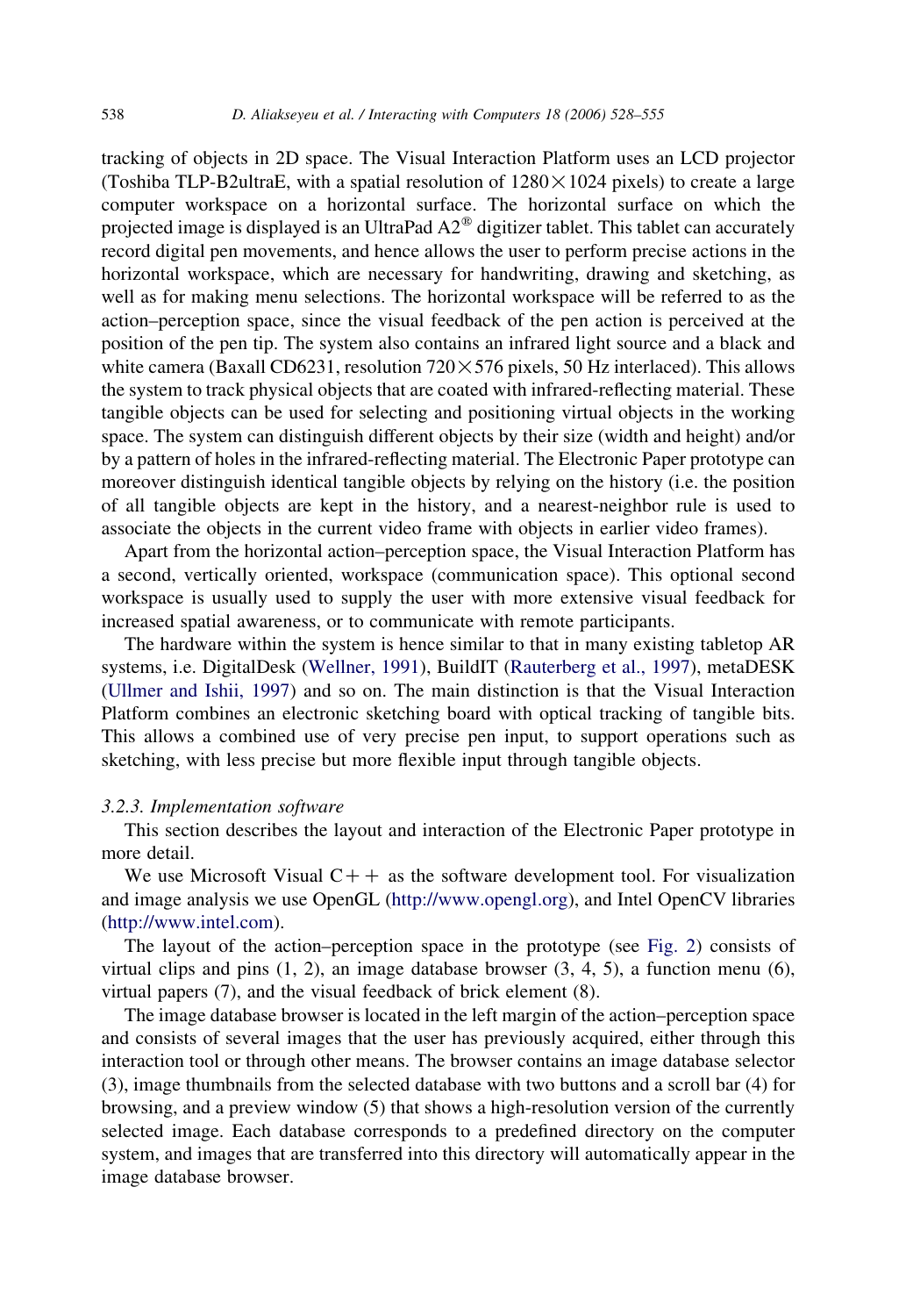<span id="page-11-0"></span>

Fig. 2. Layout of the action–perception space of the Electronic Paper prototype. (1) Virtual clips; (2) virtual pins; (3–5) image database browser; (6) function menu; (7) virtual papers; (8) visual feedback of brick element.

A brick element positioned on the scrolling arrows or on the thumbnails can be used to scroll through and select from the database, respectively. The digital pen can also be used to perform the same actions. In addition, the pen can be used for changing the size of the browse menu and for browsing with the help of the scroll bar.

A copy of any image in the browser can be selected and dragged (with a brick element) or picked and dropped (with the digital pen) from the browser into the working area, hence creating a virtual paper. A virtual paper can also be created through the windows clipboard. The image copied into the clipboard from any windows application can be pasted into Electronic Paper prototype as a virtual paper. The reverse action is also possible. Any virtual paper (or part of it) together with a sketch can be placed into the windows clipboard and later retrieved in any windows application. The number of virtual papers that can be placed on a workspace simultaneously is limited only by the computer power (currently the system supports up to 20 virtual papers, in order to keep the frame rate at 40–70 fps).

Visual feedback is always provided on the surface of a brick element. This visual feedback depends on the position of the brick element and suggests the actions that can be performed with it in that position. For example, if a brick element is positioned on a thumbnail, an animated arrow shows that the user can now drag the image outside the browse menu.

By using either a brick element or a pen, the user can orient and position a virtual paper in the working area. The digital pen can also be used to sketch and write on the virtual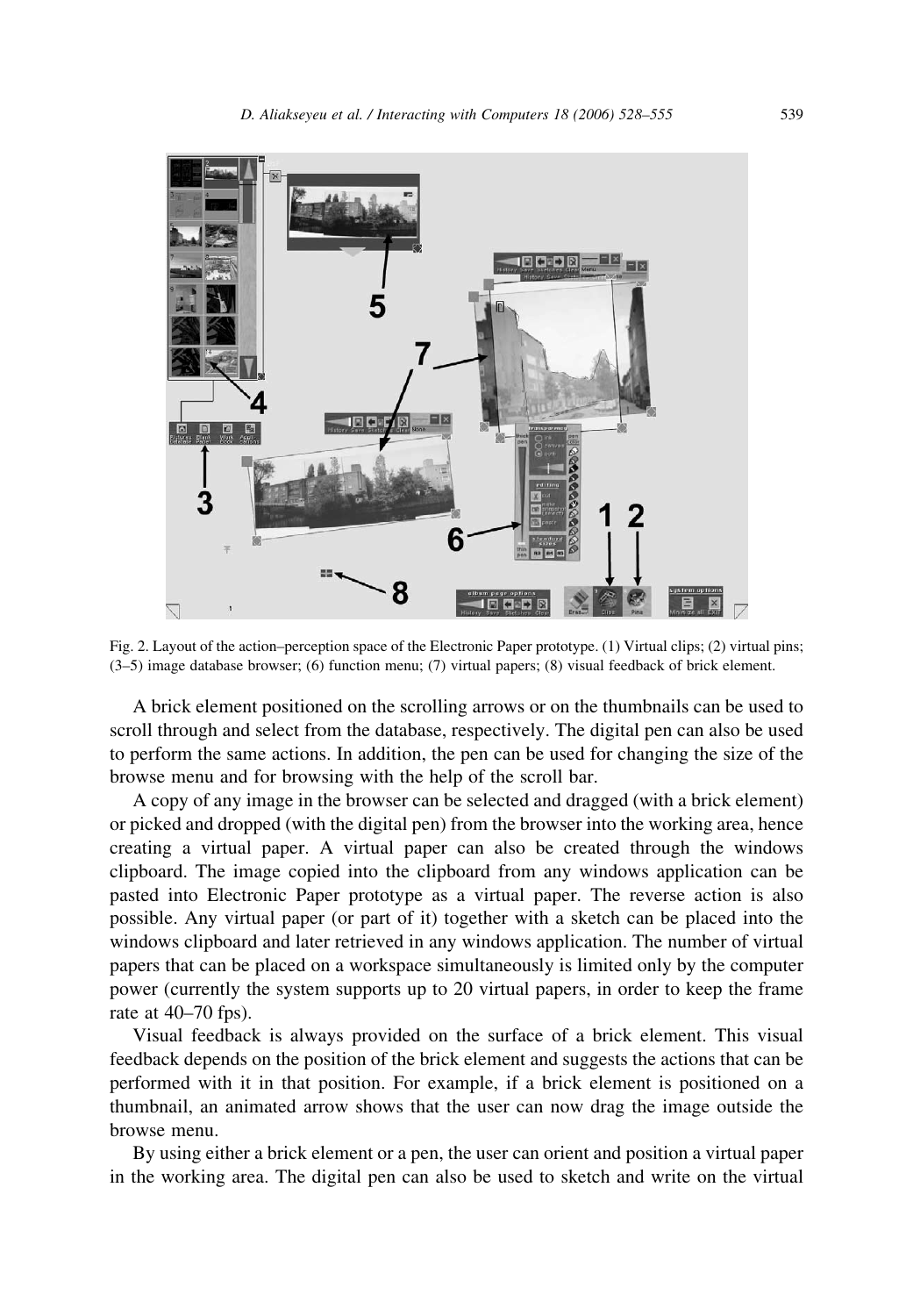paper. All sketches created on any paper can be saved and restored. Every sketch also has a time function, so the user can explore how the sketch evolved through time.

A virtual paper has several properties like transparency level, size, pen color, pen thickness, etc. To adjust the above-mentioned properties, the user can use the function menu. Users can select and drag the menu using either a brick element or the pen. When any of the four corners of the function menu moves within the boundaries of the paper, the menu operates on that paper, thereby enabling the user to change its properties. The properties can be changed by making menu selections with the pen.

The Electronic Paper prototype supports several additional tools like clips (for merging different virtual papers), pins (for attaching a virtual paper to the workspace), and an eraser (to erase parts of a sketch). The virtual pin allows the user to fix a virtual paper on the workspace. Virtual papers with one pin can no longer be translated, but can still be rotated. Papers with two or more pins are completely fixed. The virtual clips allow to attach virtual papers to each other and to the enhanced physical paper. This function can be used to group different papers together, since papers that are attached to each other move coherently.

The virtual album introduces several additional functionalities within the prototype. First, the visible workspace can be used as one big album page (or canvas), which means that it can be used to sketch and write on. An album page has almost the same properties as a virtual paper, i.e. transparency, pen color and thickness, etc. Second, when the user flips an album page forward, a new empty album page appears. The previous page can still be observed if the user decreases the opacity of the current album page. If the album page is flipped back, then the previous page content is restored (sketches, virtual papers, etc.). In order to transfer images from one album page to another, the user can use pins, since pinned virtual paper will not be removed if the user flips to the next or previous page.

Auditory feedback is provided to the user in situations where visual feedback is not clear or not possible. For example, when the user saves a sketch, a sound is played to confirm that the action has been performed successfully.

The Electronic Paper supports collaborative work in a limited way. Several users can observe the interactions and use different tangible objects. Although different users may have separate digital pens, only one can be operated at a time, due to hardware limitations within the Wacom tablet.

The Electronic Paper tool can also be used on a standard desktop with a mouse or digital pen, and on a Tablet PC with a digital pen. Obviously the tangible object-based interactions are not available then. Since almost all functions within Electronic Paper can also be performed with a pen this is not a serious restriction on the available functionality.

The sequence of snapshots presented on [Fig. 3](#page-13-0) illustrates step-by-step the interaction with a system.

## 3.3. Scenario

In order to provide a concrete example of how the Electronic Paper application could be integrated in the architects working environment we present the following scenario ([Fig. 4](#page-14-0)). Scenarios [\(Carroll, 1995\)](#page-25-0) help to identify important aspects, such as mobility,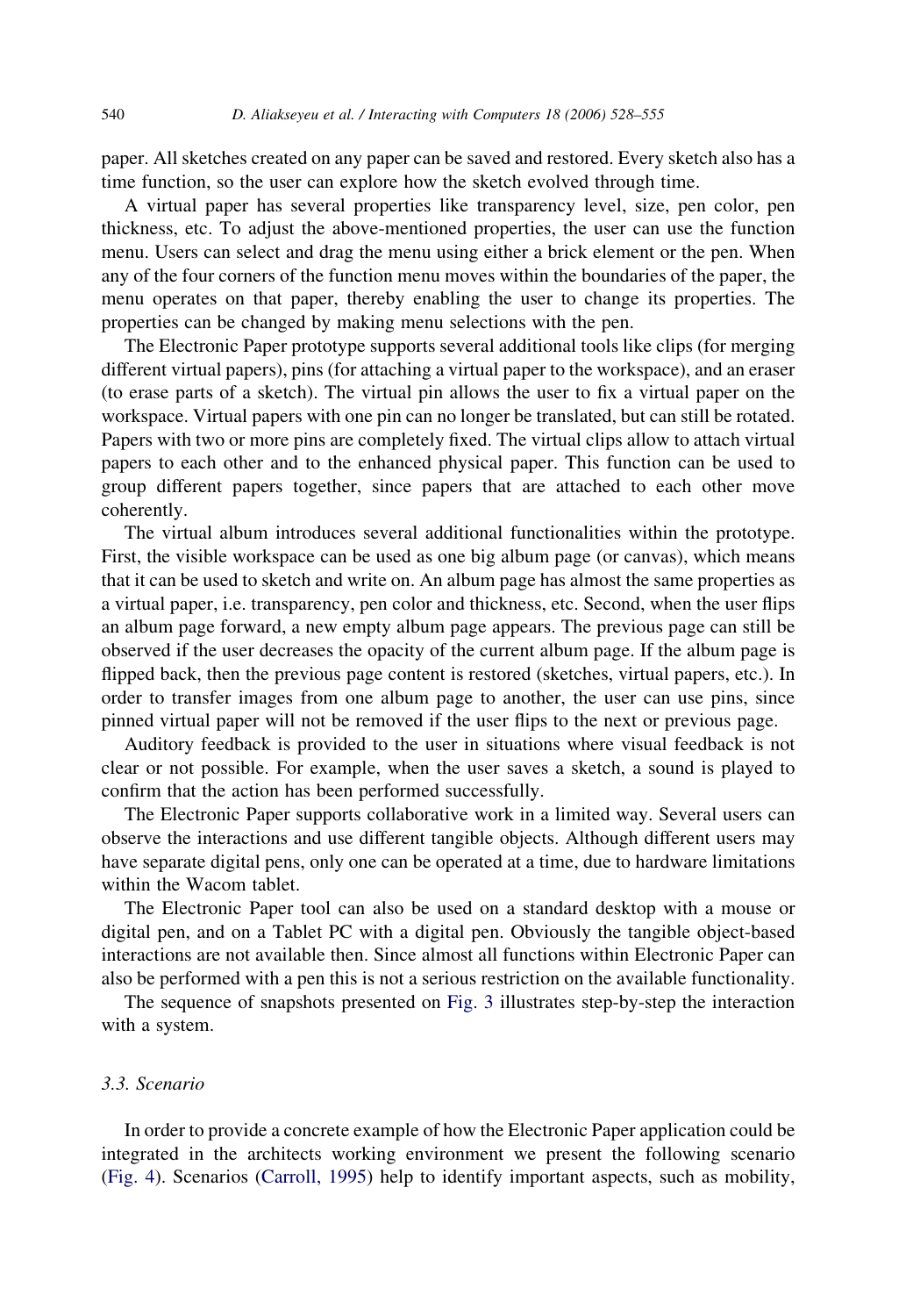<span id="page-13-0"></span>

Fig. 3. (1) The image database browser is enlarged to help in the finding of relevant materials. (2) Scheme of the site and some other relevant materials are dragged out of the image database. (3) The image database browser reduced to it original size, then a blank virtual paper is created. (4) Virtual paper is positioned with a brick element and pen is used to annotate it. (5) Blank paper is resized to the size of the scheme of the site and positioned on top of it. (6) After adjusting the transparency two virtual papers are attached with a clip. An architect continues to draw using the underling image as a background. (7) Several Post-IT sized virtual papers with written notes are added to remind of some additional requirements. (8) Using a clip, two virtual papers are attached to the enhanced physical paper that can now be used to position these virtual papers. (9) All interface elements are minimized to make the workspace less cluttered. The architect can continue to work in this mode or can create a snap shot of the workspace without interface elements.

personalization, importing/exporting material, etc. that play an important part in integrating the Electronic Paper application into an actual work environment.

Not all the functionality that is described in this scenario is currently available in the Electronic Paper, although the core components do exist today. More precisely, the Electronic Paper does not support automatic recognition and data transfer between the tablet PC version and the Visual interaction platform version. Currently, this can only be done manually. Also an extended search engine is not yet implemented, and exporting Electronic Paper sketches into other applications formats is not yet possible. Section 5 will describe recent work that we think will help to address some of these issues.

Nicole is a young architect who works in a small company, and who just received an assignment to design a fully detached house for a large family. She first holds a meeting with the client to discuss the assignment and draws up a brief as a summary of the meeting.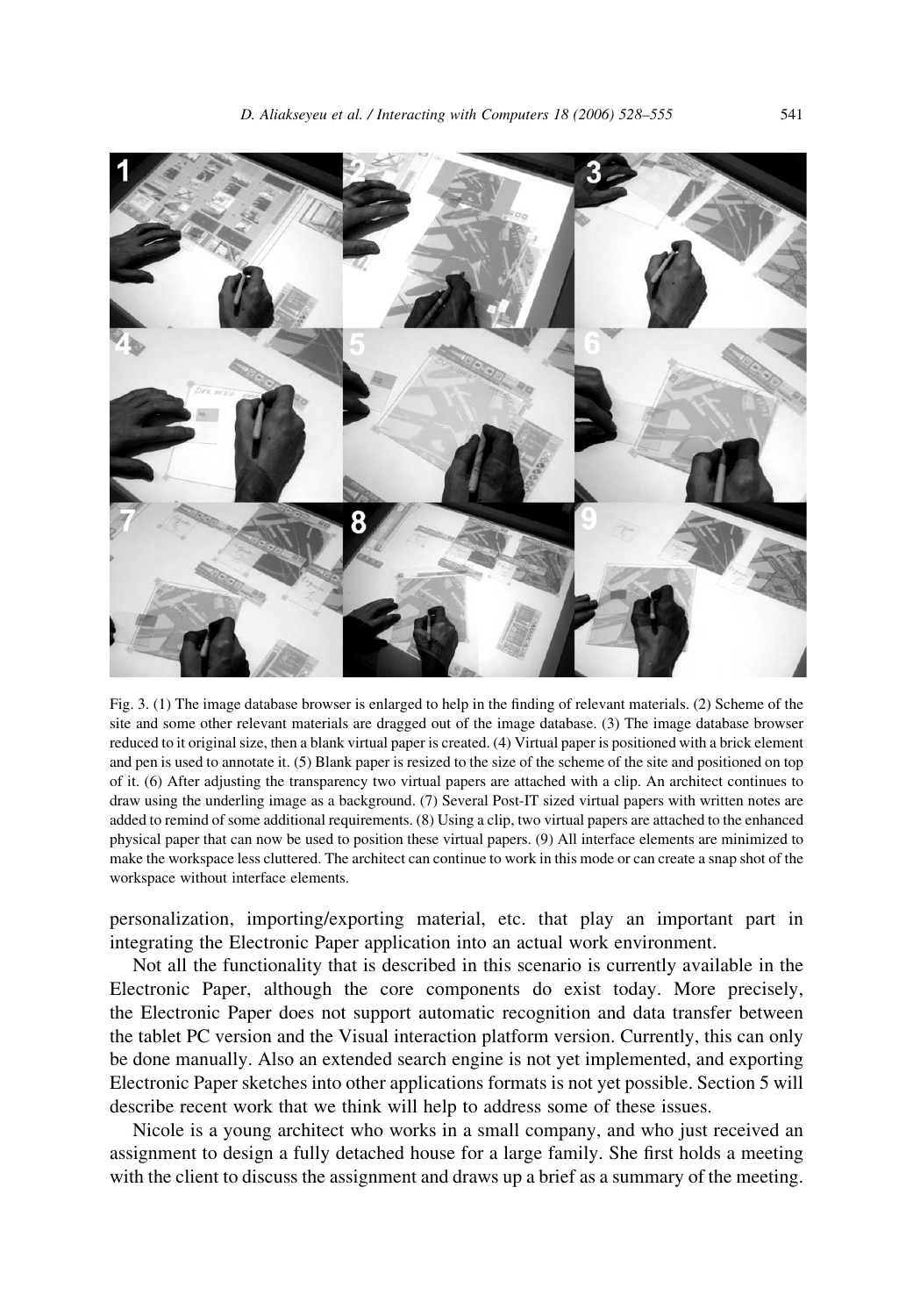<span id="page-14-0"></span>

Fig. 4. Traditional environment of the architect (left) and the Electronic Paper environment (right).

The main constraint for the design is that the site is strictly predefined. Another important constraint is that the client wants a house with no more than two floors. After the meeting with her client, she visits the site. It's a rather small but quite beautiful place near the river. She arrives there with already some ideas in mind. On the site she takes several photos with a digital camera connected to her Tablet PC. She also makes some preliminary sketches on the Tablet PC that runs a pen version of the Electronic Paper application. Upon returning to her office, which she shares with three other architects, she places her Tablet PC on the worktable of the Visual Interaction Platform to load her personal profile on the Electronic Paper (automatic recognition not yet implemented). The Visual Interaction Platform in her room runs the full version of the Electronic Paper application and is shared by all four architects. Sketches and photos from the Tablet PC are automatically downloaded into her personal database (automatic download not yet implemented). As a first step she creates a workbook on the Electronic Paper application for this new project and transfers the photos and sketches that she has created on the site to it. In order to find inspiration and information for the new assignment, relevant materials (photos, sketches, etc.) from earlier similar projects are consulted [\(Fig. 3\(1\)\)](#page-13-0). While scanning through this visual material she remembers that she has once come across relevant work of another architect. Using some sketches drawn on the workspace she explains to a colleague what she is after and asks him whether or not he remembers the name of the architect that she is looking for. Since he doesn't, Nicole decides to use keywords to search through the shared database of the architectural bureau (extended search engine not yet implemented). She indeed finds some pictures of the architect that she was thinking of. She assembles the most relevant materials up to now in the workspace and starts making notes and annotations (Fig.  $3(2)$ –(4)). She uses the sketch that she made on site as the background image for new sketches. These new sketches are drawn on transparent virtual papers that are clipped to this image ([Fig. 3\(6\)](#page-13-0)). While sketching she uses pencils with varying colors. At one point, she decides to summarize the main concepts underlying her first design idea by means of a number of keywords. The word-association tool that is integrated within the system assists her in conceiving new design ideas that she also converts into sketches.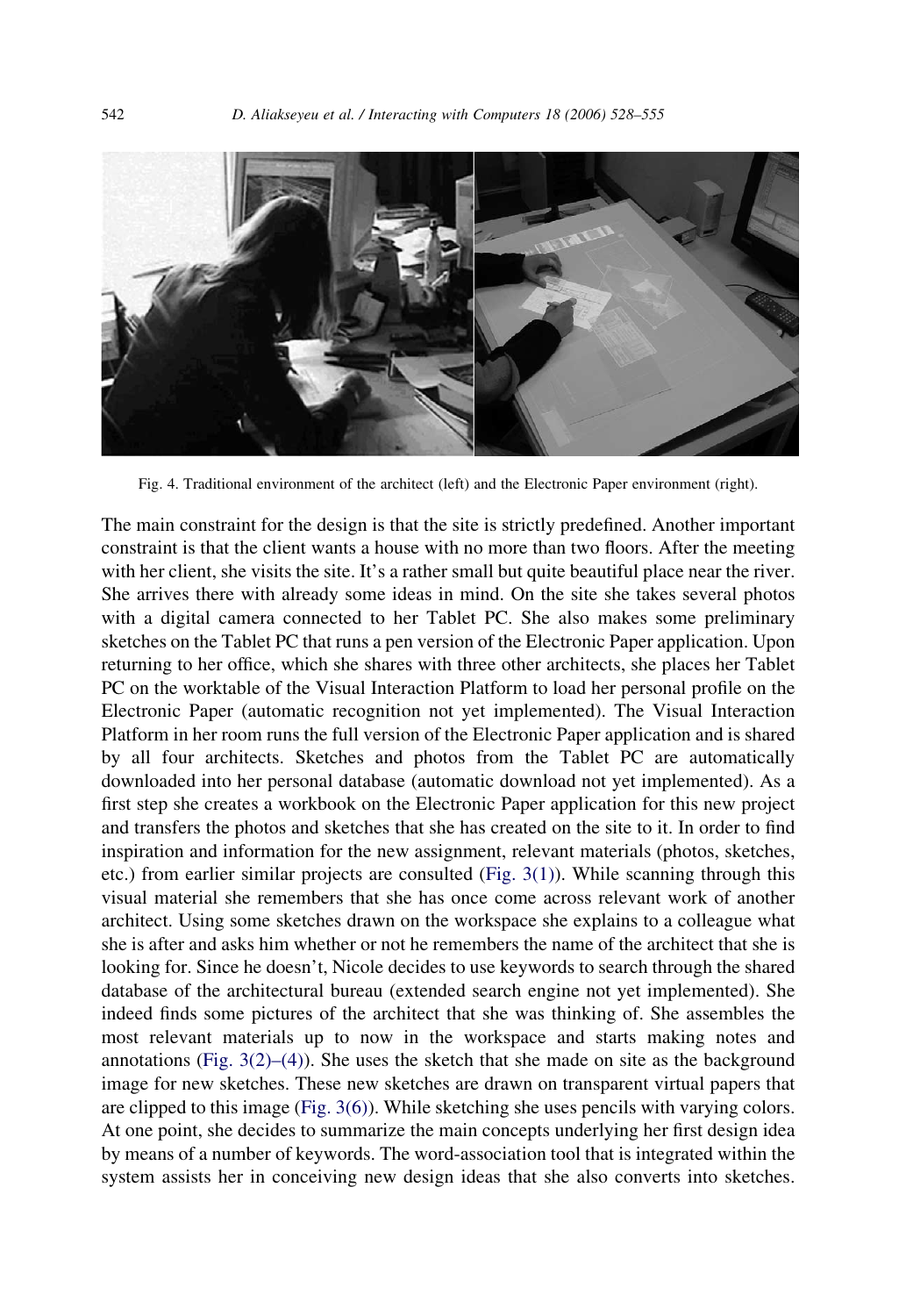She adds some small virtual papers with the appearance of Post-IT notes to the workspace, in order to remind her of additional requirements that she needs to check with the client [\(Fig. 3\(7\)](#page-13-0)). At the end of the day, some useful ideas have been created and assembled.

The next morning, the system restores the final workspace from the previous day after Nicole has identified herself. All images, sketches annotations, etc. reappear at the same position where they were left. Today she wants to work out the raw concepts that she has made the day before. First she checks the existing sketches, also investigating how they evolved by playing back the sketch history. She selects two designs as the basis for further development, and uses virtual pins to transfer them to separate empty album pages. She increases the size of the virtual paper with the basic design and creates a number of small blank papers. On these blank papers, she creates sketches for different rooms. These small transparent sketches can be moved around on top of the virtual paper that contains the floor plan of the site. Once she is satisfied with the positioning of the different components, she decides to make perspective drawings that illustrate the design from a different point of view. She creates a new blank paper and switches on the perspective grid for aid in drawing.

Once she is satisfied with her preliminary design alternatives, she wants to consult with her client in order to obtain his feedback on them and to clarify some of the requirements. She removes the interface elements from the album pages and creates a picture file for each of the album pages with a design alternative [\(Fig. 3\(9\)](#page-13-0)). She sends these pictures, together with a textual explanation, to her client by e-mail. They discuss the proposed alternatives over a network connection, and Nicole makes annotations on her album pages while she is conferring. The client particularly likes one of the proposed designs, so she decides to explore it further. She creates a drawing of the floor plan and switches on the grid in order to more accurately judge the spatial constraints (size of the site, room, etc.). After that she exports her sketches into ArchiCAD in order to continue the design in a more strict and precise environment (exporting function not yet implemented).

## 4. Evaluation

The evaluation of the system was carried out in two parts. In the first part we tested the usability of the various interaction components using controlled usability studies. In the second part we accessed the usability and usefulness of the system in a high-level architectural task.

## 4.1. Evaluation of low level positioning and sketching tasks

In order to evaluate detailed aspects of the Electronic Paper prototype, we have carried out a user experiment that addresses the question of how closely it approximates reality in low level positioning and sketching tasks. In this experiment we have compared the prototype with a traditional work environment based on physical paper and pencils. Two types of tasks were evaluated: positioning of images in the workspace, and overdrawing using transparent paper. These particular tasks were chosen based on their importance in the early stages of the design process.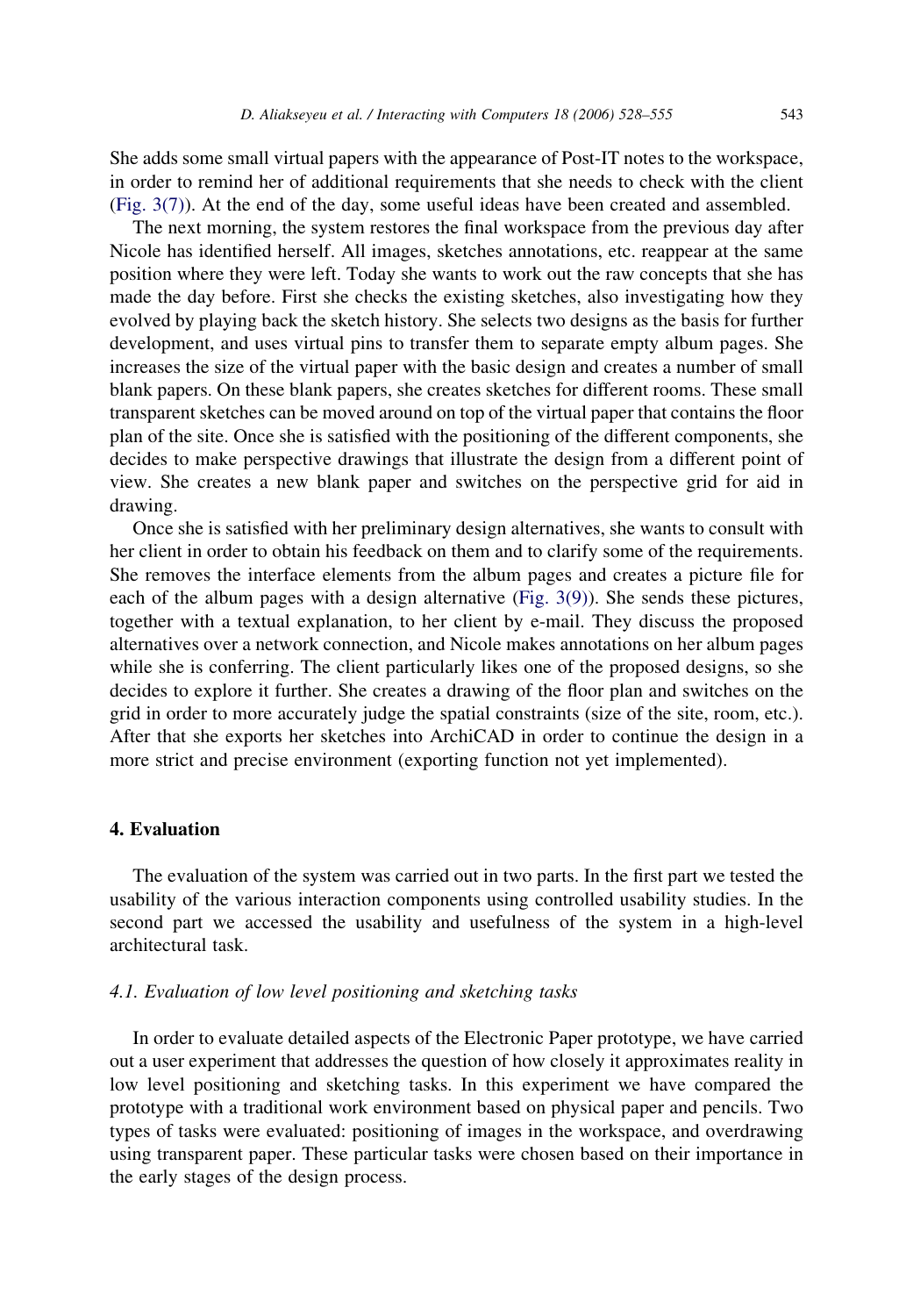We wanted to test the following hypotheses for our system: (1) users can perform positioning in the Electronic Paper prototype (by means of the brick element or the digital pen) with the same speed as in case of physical paper; (2) users can perform overdrawing in the Electronic Paper prototype (using virtual papers and the enhanced physical paper) with the same speed as in case of physical pen and paper. These hypotheses relate to our system requirement that we want the prototype to support architects in a way that is very similar to the traditional way of working. We do realize that the positioning of physical objects has obvious advantages over the positioning of virtual objects in an AR system. The user can simultaneously translate and rotate physical objects while moving them on top or above the table. Physical objects are also tactile so they require less visual attention. The Electronic Paper has less flexibility in positioning, since objects can only be dragged with the brick element. We nevertheless hypothesize that these differences may not be significant for the tasks under consideration.

An experimental comparison of sketching was performed by [Elliot and Hearst \(2000,](#page-25-0) [2002\)](#page-25-0) on three alternative systems, i.e. the digital desk (which is similar to the Wacom tablet used in the Visual interaction platform system but with an integrated LCD screen), a desktop PC and a tablet PC. The experiment showed that the digital desk and the tablet PC were equally preferred over the desktop PC for sketching, but it also showed that the quality of the sketches was better in case of the small tablet PC. The difference in quality was mainly caused by the larger parallax between the digital pen and the displayed image in case of the digital desk (this parallax is caused by the glass plate that separates the two). The main differences between this experiment and ours are the following: (1) the comparison is against real media in our case, rather than against a (desktop/tablet) PC, (2) subjects are allowed to freely orient and position the papers in all cases, and (3) parallax is not an issue in our system since it combines a tablet with projection.

## 4.1.1. Tasks

The positioning task consisted of sequentially selecting and putting five numbered images into correspondingly numbered, and rotated, rectangles. The images varied in size from  $5 \times 7$  to  $14 \times 10$  cm; the average distance between an image and the corresponding rectangle was 35 cm. In the virtual positioning task, the images were virtual papers. The virtual papers were replaced by real photographs of the same size in case of the physical positioning task ([Fig. 5\)](#page-17-0). Every positioning task needed to be performed with real paper and with three different virtual techniques—based on combined translation and rotation with the brick element, and separate translation and rotation with pen drag-and-drop and pen pick-and-drop. When an image was aligned within the corresponding rectangle, a sound signal indicated to the subject that s/he could proceed with the next image. The sound feedback that signaled successful completion was triggered by the experiment leader in the real paper condition. Restricted positioning tasks, involving only translation or rotation, were also performed with the virtual techniques, but will not be discussed.

The overdrawing task was performed using three different media—physical paper, virtual paper and enhanced physical paper. In case of overdrawing on physical paper, the sketch had to be copied from one piece of (opaque) paper to a piece of transparent paper. In case of virtual paper, two virtual papers where presented to the user—one with a sketch and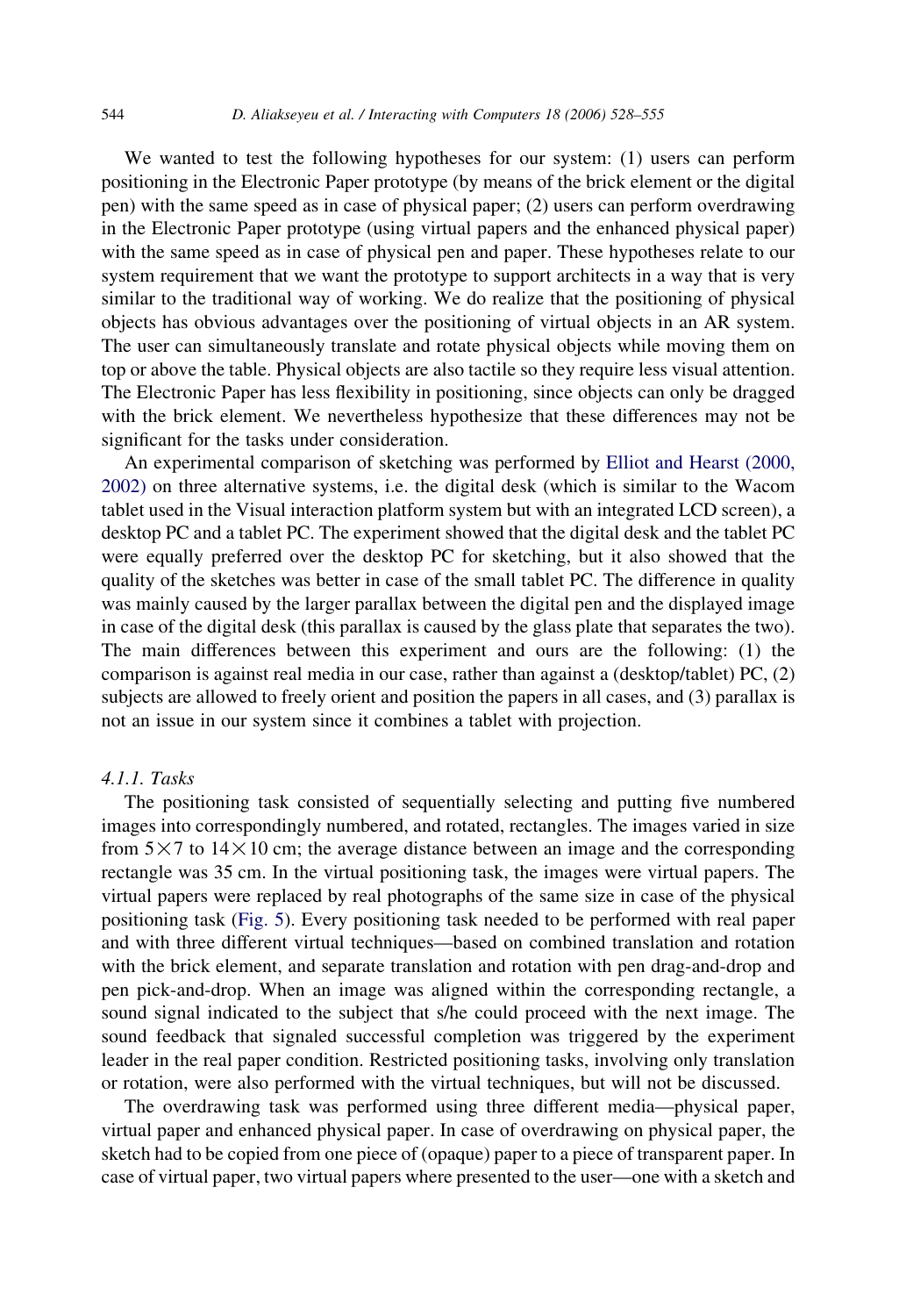<span id="page-17-0"></span>

Fig. 5. Positioning task. Initial conditions (left), final position (right).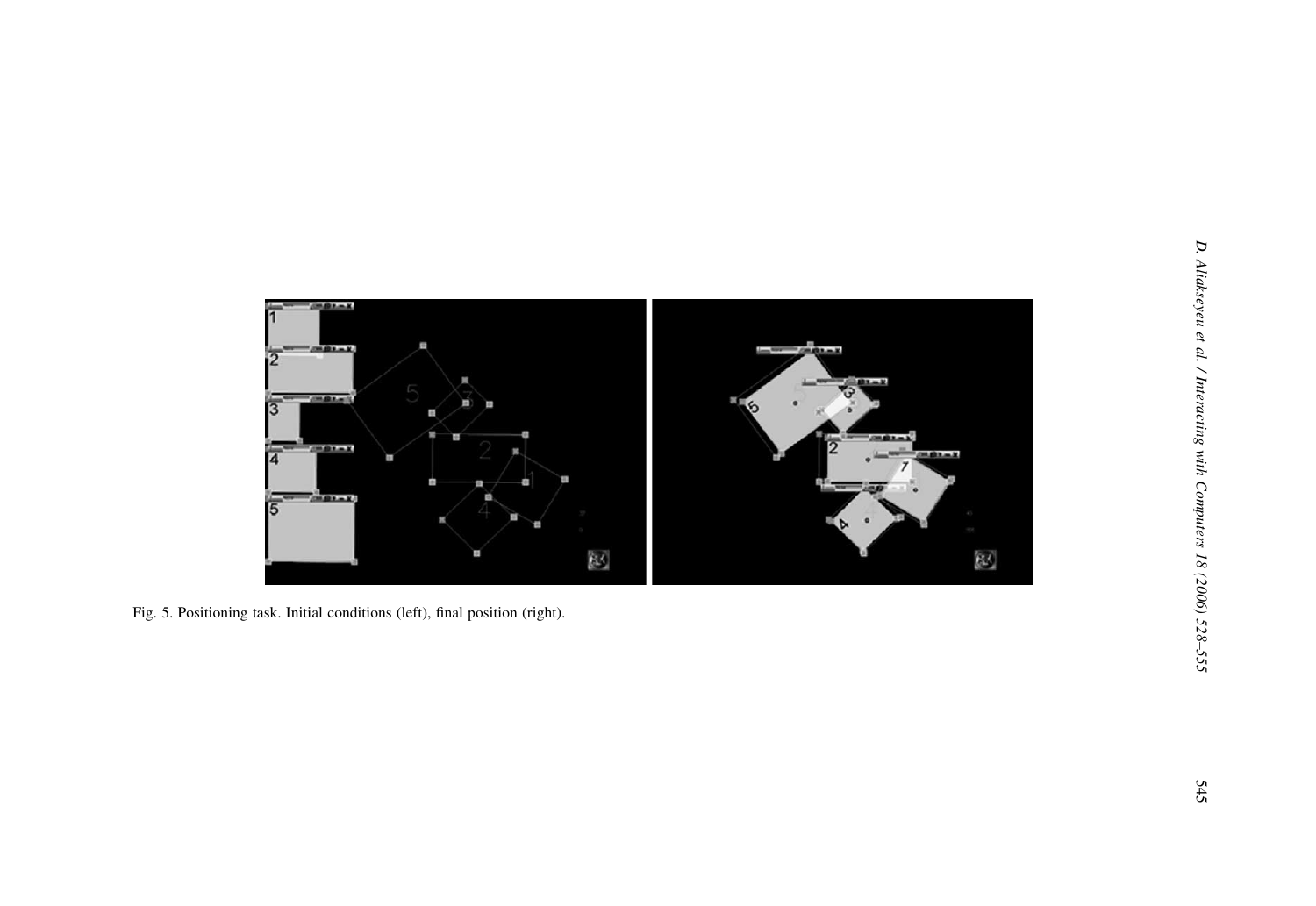one with blank paper. In case of the enhanced physical paper, an existing sketch on a virtual paper had to be overdrawn on a real piece of paper.

Subjects were requested to fill in a questionnaire immediately after each of the performed tasks. Amongst others, they where asked to rank the different interaction techniques according to subjective preference.

#### 4.1.2. Experimental design

All subjects performed the tasks in the same order—rotation, translation, positioning (combined translation and rotation) and overdrawing. A within-subjects Latin square design was used to balance interaction techniques across subjects. Each subject performed all tasks in a single 1-h session with short breaks. The tasks had the same initial conditions with the same number and type of images for all subjects.

#### 4.1.3. Subjects

Twenty subjects (2 female, 18 male, right-handed with an average age of 22 years) participated in the experiment. Four of them were architectural students, while the rest were industrial design students. All subjects had experience with sketching on physical paper, while none of them had used computer tools for sketching before.

### 4.1.4. Results

Several erroneous trials that were caused by a software malfunction were deleted (2 positioning trials with a brick element and 6 overdrawing trials with the enhanced physical paper). [Fig. 6](#page-19-0) shows the mean and standard errors of the completion times for all tasks and interaction techniques.

The interaction technique was a significant factor for completion time in case of positioning, i.e.  $F_{(3,74)} = 7.145$  with  $p = .011$  (3, degrees of freedom between conditions, 74—degrees of freedom within conditions). In the overdrawing task, the medium used was not a significant factor, i.e.  $F_{(2,51)}=0.302$  with  $p=.741$ . This implies that drawing with the enhanced physical paper or on a virtual paper is as efficient as drawing on physical paper.

In the positioning task, all virtual techniques were slower than positioning with physical paper. This is confirmed, for instance, the comparison between the fastest virtual technique, drag-and-drop with the brick element, and the physical technique, i.e.  $F_{(1,36)}=$ 8.972 with  $p=0.05$ . The brick element and pen drag-and-drop had about the same completion time  $(F_{(1,36)}=0.075, p=.786)$ , and were 44% faster than pen pick-and-drop. Since a pen is a familiar tool, especially for designers, subjects felt more confident with this tool than with the new interaction device (i.e. the brick element), which was confirmed in the post-questionnaire. However, the brick element has the advantage that it has one more degree of freedom. With the brick element, subjects are able to simultaneously translate and rotate the virtual paper, while the positioning task needs to be decomposed into two subtasks (translation and rotation) when using the pen. It is well-known from studies performed by [Fitzmaurice and Buxton \(1997\)](#page-26-0), that space-multiplexed devices (in our case the condition with physical paper) is faster then time-multiplex devices (in our case conditions with a brick element, digital pen drag-and-drop and pick-and-drop).

Pen pick-and-drop, in combination with pen dragging to perform rotation, is clearly the slowest interaction technique for positioning, as is demonstrated by the significant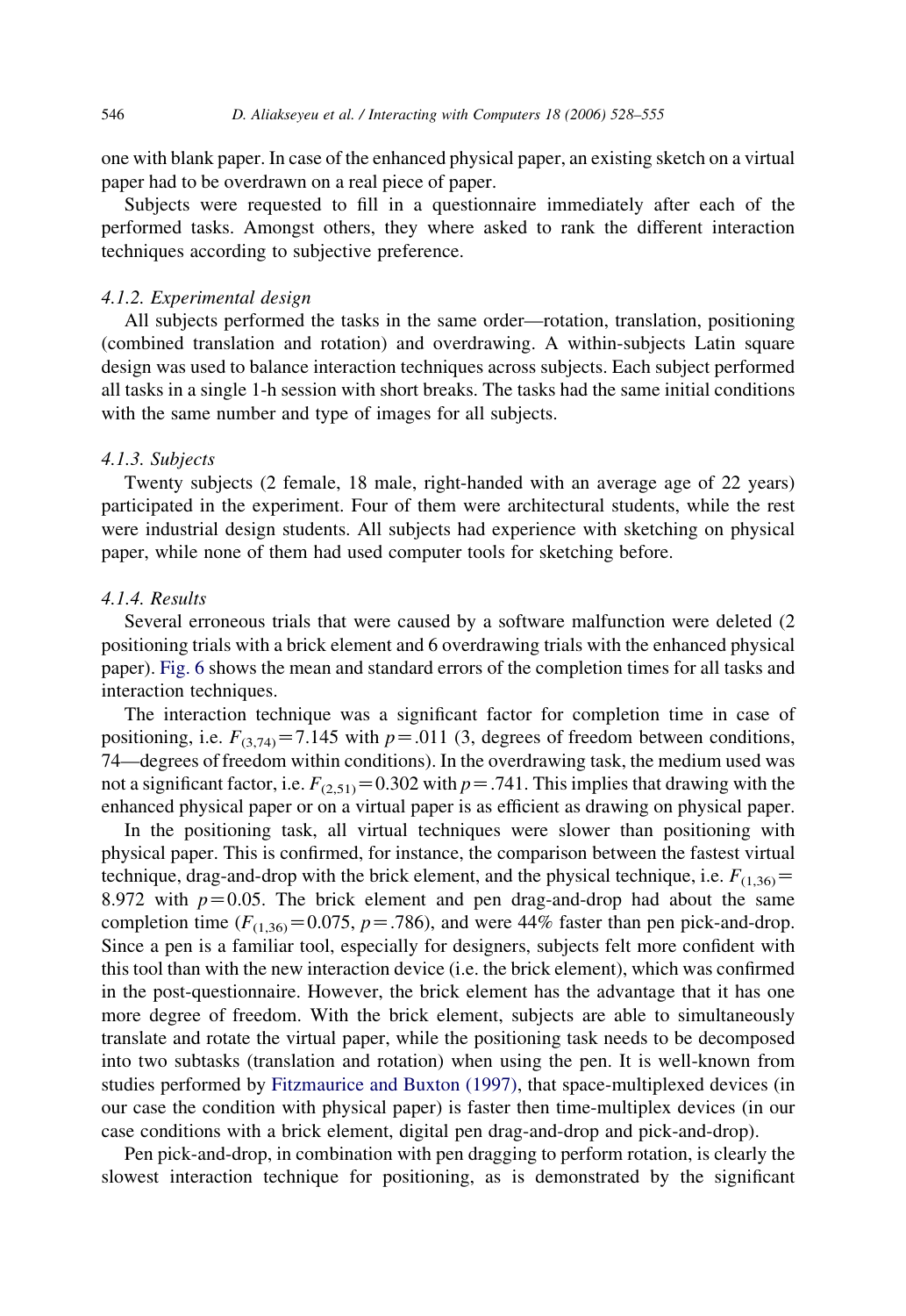<span id="page-19-0"></span>

Fig. 6. Left, number of times that an interaction technique was selected as 1st, 2nd and 3rd by subjects in positioning and overdrawing; right, mean completion time for overdrawing and positioning.

difference between pen pick-an-drop and pen drag-and-drop, i.e.  $F_{(1,38)} = 5.062$  with  $p = 0.03$ . There can be several factors contributing to this result. One is that this technique was completely new for all subjects. Completion time for pick-and-drop also demonstrated to be the largest variation between subjects. One subject performed the positioning task in 10 seconds, while another required 65 s. Another factor is that the pen pick-and-drop technique required a long time on target. When using drag-and-drop, the user can continuously observe the position and orientation of the virtual paper, while in case of pick-and-drop, a shadow representing the virtual paper only appears when the pen approaches the tablet. Some delay seems to be involved in visually processing this information.

The order in which an interaction technique was used by the subject did not have a significant effect on the average task completion time (positioning:  $F_{(3,74)} = 0.484$ ,  $p = .694$ ; overdrawing:  $F_{(2,51)} = 0.427$ ,  $p = .655$ ).

Fig. 6 shows the number of subjects that rated every technique as first (most preferable), second or third (least preferable). Statistical analysis using a chi-square test confirmed that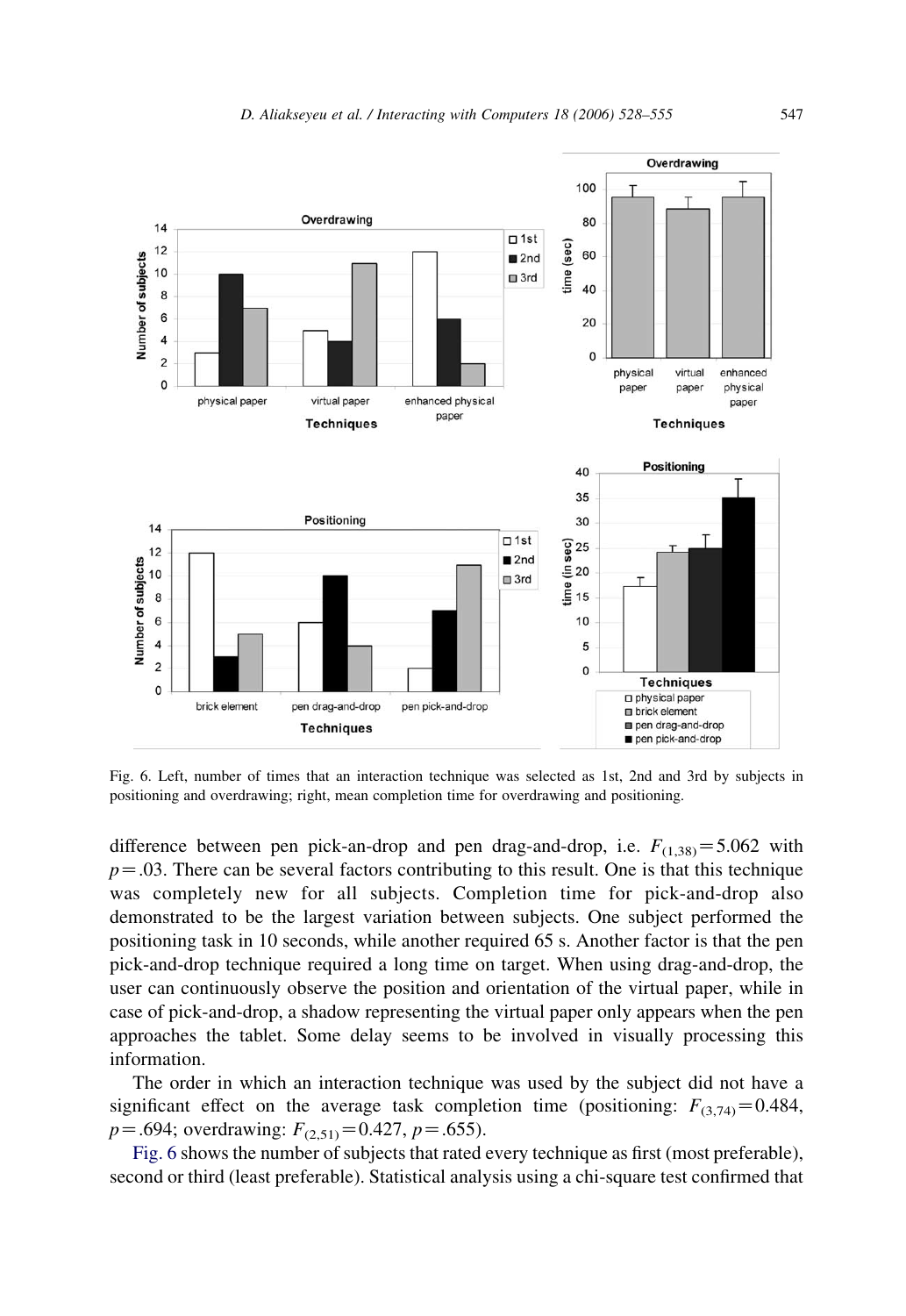the brick element was indeed preferred in the positioning task ( $\chi^2$  = 9.6, p < .005) and that the enhanced physical paper was preferred in the overdrawing task ( $\chi^2$  = 9.6 p < .005).

The fact that the brick element was selected as the most preferable virtual positioning technique is probably due to the fact that this is the only virtual technique that allowed simultaneous translation and rotation. This preference for the brick element agrees with the average completion time measurements.

The enhanced physical paper was the most preferred technique for overdrawing. The overdrawing of (transparent) virtual sketches onto real paper is clearly preferred over overdrawing of real sketches onto transparent paper, and seems to be one of the most appealing features of the Electronic Paper prototype. This was also confirmed by the results of the informal interviews following the experiments.

The subjects found the system easy to use and learn. Subjects had no problems with handling the digital pen, which was confirmed by the post-test interview where all subjects reported that the digital pen was the easiest tool to use and that overdrawing was the easiest task. Most test subjects identified flexibility (in transparency and size) as the main advantage of the virtual paper, in comparison to physical paper, and positioning as its main disadvantage. They found the enhanced physical paper to be a good combination of virtual paper and physical paper, since it can be positioned in the same way as physical paper, while having the flexibility of virtual paper.

Although we did not redesign the physical shape of the brick element but only improved the recognition and visual feedback, the positioning with the brick element was faster than in an earlier preliminary evaluation. In both experiments, the brick element was considered to be the most difficult interaction element to use. Most of the subjects complained about handling the brick element. Especially, the covering/uncovering action required for deselecting/selecting remained unfamiliar. The positioning with the brick element was however, reported as easy, which may be partly due to the well-controlled nature of the task in the experiment.

## 4.2. Use of the Electronic Paper tool in a high-level architectural task

The Electronic Paper prototype was also used as the user interface in an evaluation of a high-level architectural task [\(Segers, 2002; 2004\)](#page-27-0). The purpose of the study was to measure the effect of a new word-association tool (Idea Space System, described below) on the quality of an architectural design.

#### 4.2.1. Idea Space System

The Idea Space System [\(Segers, 2002; 2004](#page-27-0)) is a Computer Aided Architectural Design system that is designed to support an architect in the early phase of the design process, by reducing fixation and enhancing the 'flow' of work. The underlying principle of the Idea Space System is that the architect is provided with a structured overview of his/her own ideas—the Idea Space, while designing. The Idea Space System captures all design data (text, sketch, or image), structures the captured information and provides its own interpretation of it. The system might hence be seen as a design partner with an alternative view. The current Idea Space System prototype uses the words entered by the architect to provide real-time (visual) feedback in the form of associations and relations between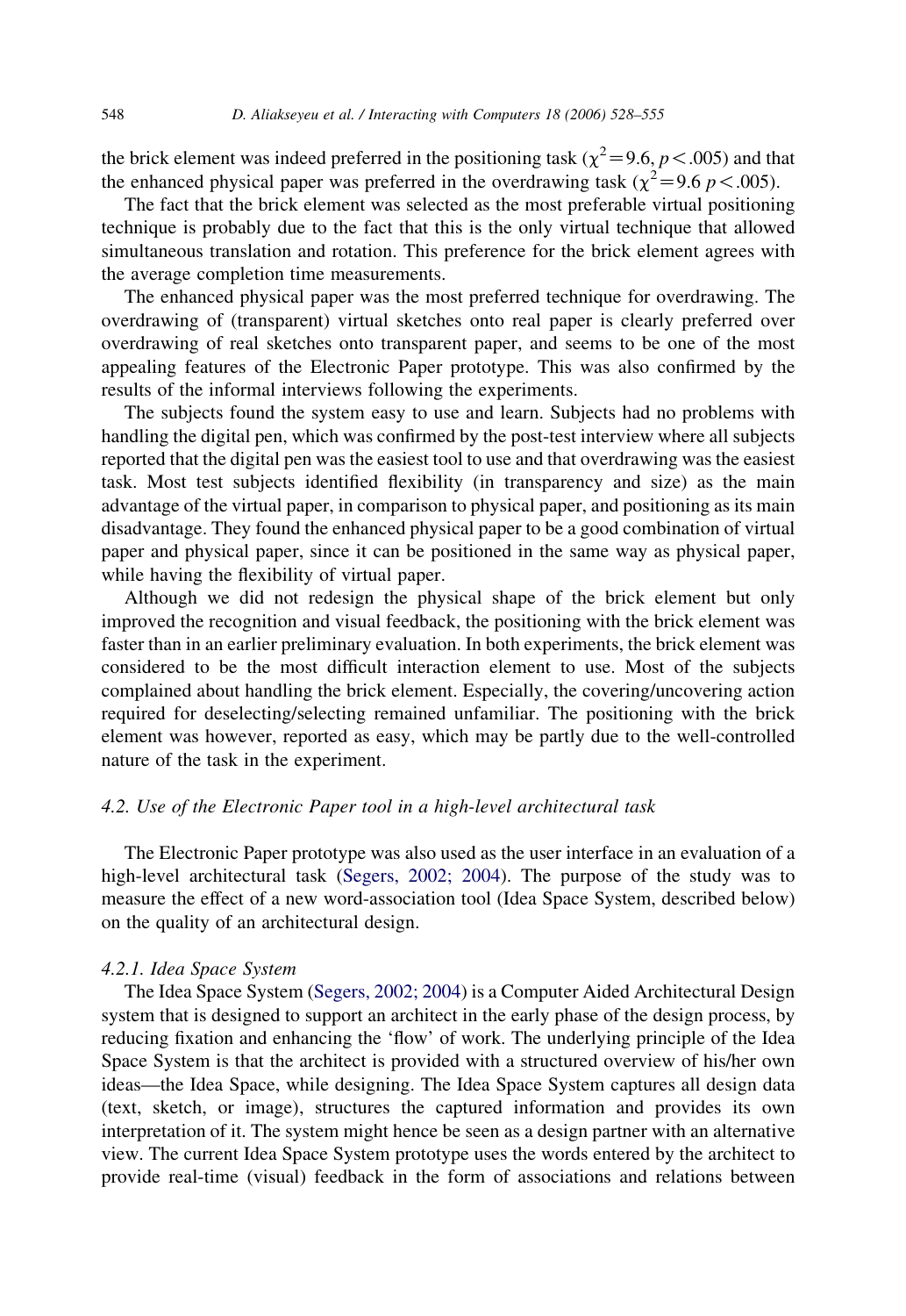words. The architect can decide whether and how he pays attention to this feedback. It has been demonstrated that such feedback can indeed stimulate the generation of new ideas.

A modified version of the Electronic Paper was used as the user interface to the Idea Space System (see [Fig. 7](#page-22-0)a), because it closely resembles the traditional design environment and it permits to capture information, such as the words being entered [\(Segers, 2004](#page-27-0)). This example hence illustrates how the Electronic Paper can serve as an intuitive interface between useful computerized functionality and the user.

#### 4.2.2. Evaluation

The subjects were professional architects that had to perform two real assignments, i.e. to design a bus stop and an atrium. In total 19 architects participated in the experiment. In one condition, the architects used only the Electronic Paper, while in another condition, the Electronic Paper prototype was used in combination with the new brainstorming tool. In this particular experiment, only the pen was used (the brick element and enhanced physical paper were not available, because there was no infrared camera in the system) [\(Segers, 2002; 2004\)](#page-27-0).

A session with an architect took half a day and consisted of general introduction to the experiment, instruction how to use the system (in a form of a tutorial), first trial design session for practicing with a system (about 30 min), two actual design session with two assignments (each lasting 1 h), and a post-test questionnaire [\(Segers, 2002; 2004](#page-27-0)). The observations were done in two ways first using a camera and second using the Electronic Paper itself (all actions that were performed on a system could be observed on a separate computer) [\(Segers, 2002; 2004\)](#page-27-0).

Based on observations and post-questionnaire results, we can conclude that architects experienced few problems when working with the Electronic Paper. Most of them found the tool useful and easy to use. They also commented that the Electronic Paper prototype is "a quick way to go beyond the standard images and ideas in architectural design; and provides more freedom and creativity". There were two distinct groups of criticisms. Some architects perceived the Electronic Paper prototype as a graphical desktop application and missed additional functionalities that are common for similar applications (such as Photoshop), like selecting part of the image, copy&paste, etc. Other architects had the impression that the system was an extension of a traditional worktable, and gave completely opposite comments by saying that some of the functions were not strictly necessary, or even distracting, and that the tool could be further simplified.

## 5. Discussion and future directions

This section discusses applications and extensions of the Electronic Paper tool, some of which have already been realized, and some of which still remain to be implemented.

## 5.1. VIEWs: Visual Interaction Enriched Windows

Formal and informal evaluations have showed that by combining digital and physical paper we can make an interaction with only digital paper as fluent as with real paper.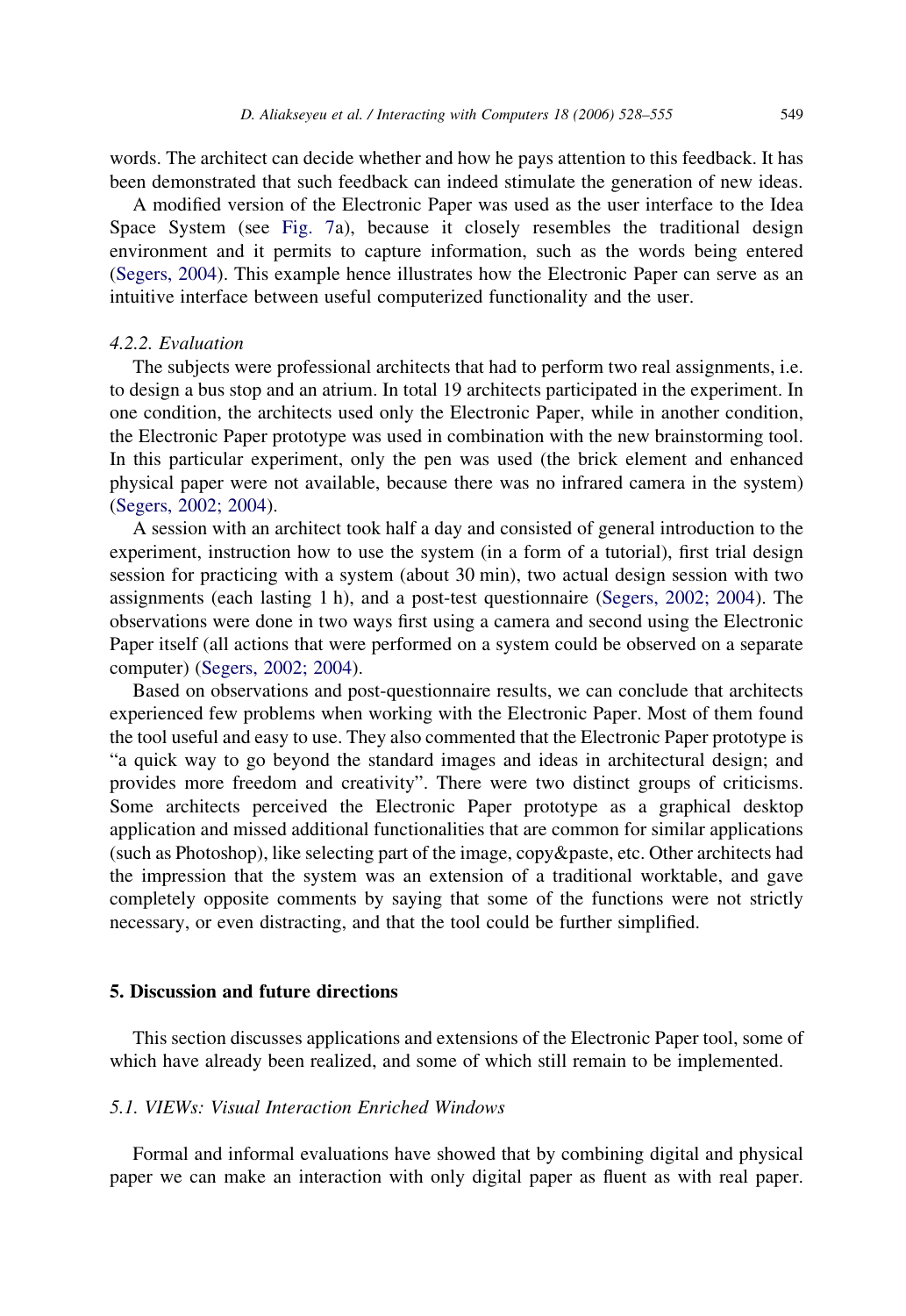<span id="page-22-0"></span>

Fig. 7. Left, the Idea Space System; right, the VIEWs, communication (vertical) and action–perception (horizontal) spaces.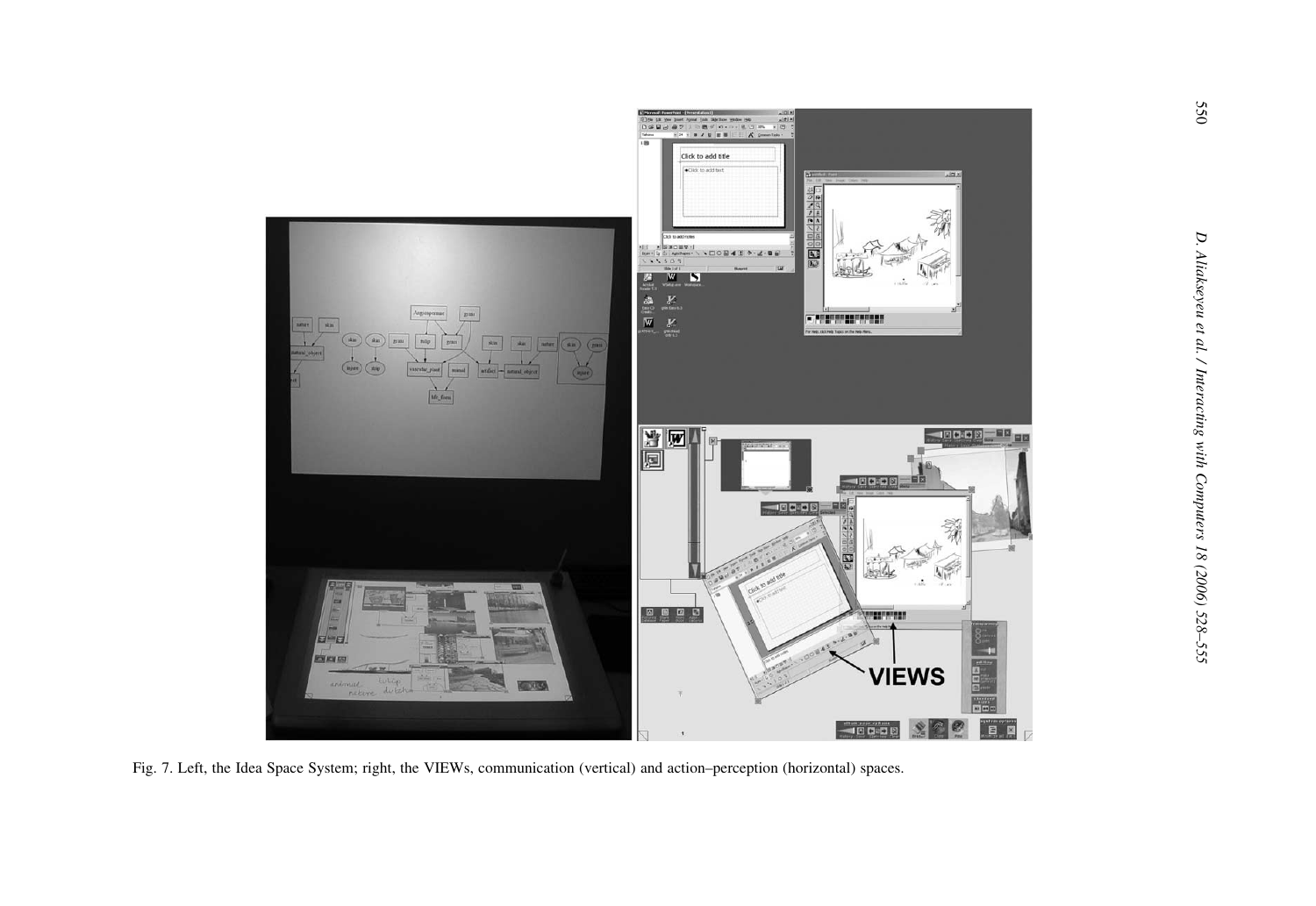Moreover, we believe that this approach of combining physical paper with digital media transcends application domains and can be used to even augment the traditional computer desktop interaction. Although this combination of physical and digital may not be beneficial to all kinds of computer applications, it definitely might have an added value for some of them (especially graphical applications) and could also improve the integration of different design stages.

With the concept of VIEWs (Visual Interaction Enriched Windows) [\(Martens et al.,](#page-26-0) [2004\)](#page-26-0), we promote an evolutionary rather than a revolutionary transition from the classical desktop environment to AR environment. In VIEWs, windows applications can still be controlled by standard means, i.e. by using mouse and keyboard. In this way, acquired user skills with existing windows applications can still be exploited. The additional interaction styles that can be offered by an AR platform, including two-handed interaction, pen input and transparency, may, however, be used to improve specific interactions, such as sketching and handwriting, that are more difficult to perform on a classical desktop. The user is free at all times to choose the interaction style that best suits his/her needs when performing specific operations.

The VIEWs concept has been implemented as an extension to the Electronic Paper prototype (see [Fig. 7](#page-22-0)b). The new interaction element (VIEW) was included as an additional component within the prototype. A VIEW has the same properties as a virtual paper, but instead of an image or sketch, the VIEW contains a window application. A VIEW can be created in the same way as a virtual paper by using the image database browser. More specifically, one of the databases in the image browser contains windows applications that are represented by familiar icons. When the user creates a VIEW, the corresponding windows application is started and positioned within the communication space (i.e. the vertical computer screen). Currently, the prototype supports up to three VIEWs simultaneously. A VIEW is dynamically updated by monitoring the video output from the windows application.

The AR capabilities of the Electronic Paper allow for several additional interactions with the windows application. We present a number of these augmented interaction styles, some of which are already available in our current prototype, and some of which still remain to be implemented. The list is obviously non-exhaustive.

First, the Electronic Paper captures all pen events that occur in the VIEW, i.e. the area occupied by the image of the windows application, and maps them to mouse events at the corresponding position in the original windows application. These mouse events will usually influence the visual appearance of the windows application. These visual changes are, however, also reflected in the VIEW that is presented in the Electronic Paper. In this way, the user not only gets the impression that the pen is controlling the windows application, but also receives the visual feedback at the position where the pen is located. This visual feedback at the position where the action is performed is expected to make many operations, especially sketching and writing, easier and more natural. Since all operations in the action–perception space occur in a horizontal plane, physical aids such as rulers and curve guides can be used very easily to assist in making pen drawings. We have noticed that, for some operations such as typing, looking at the original window on the vertical screen is often preferred. This is one of the motivations for maintaining both views.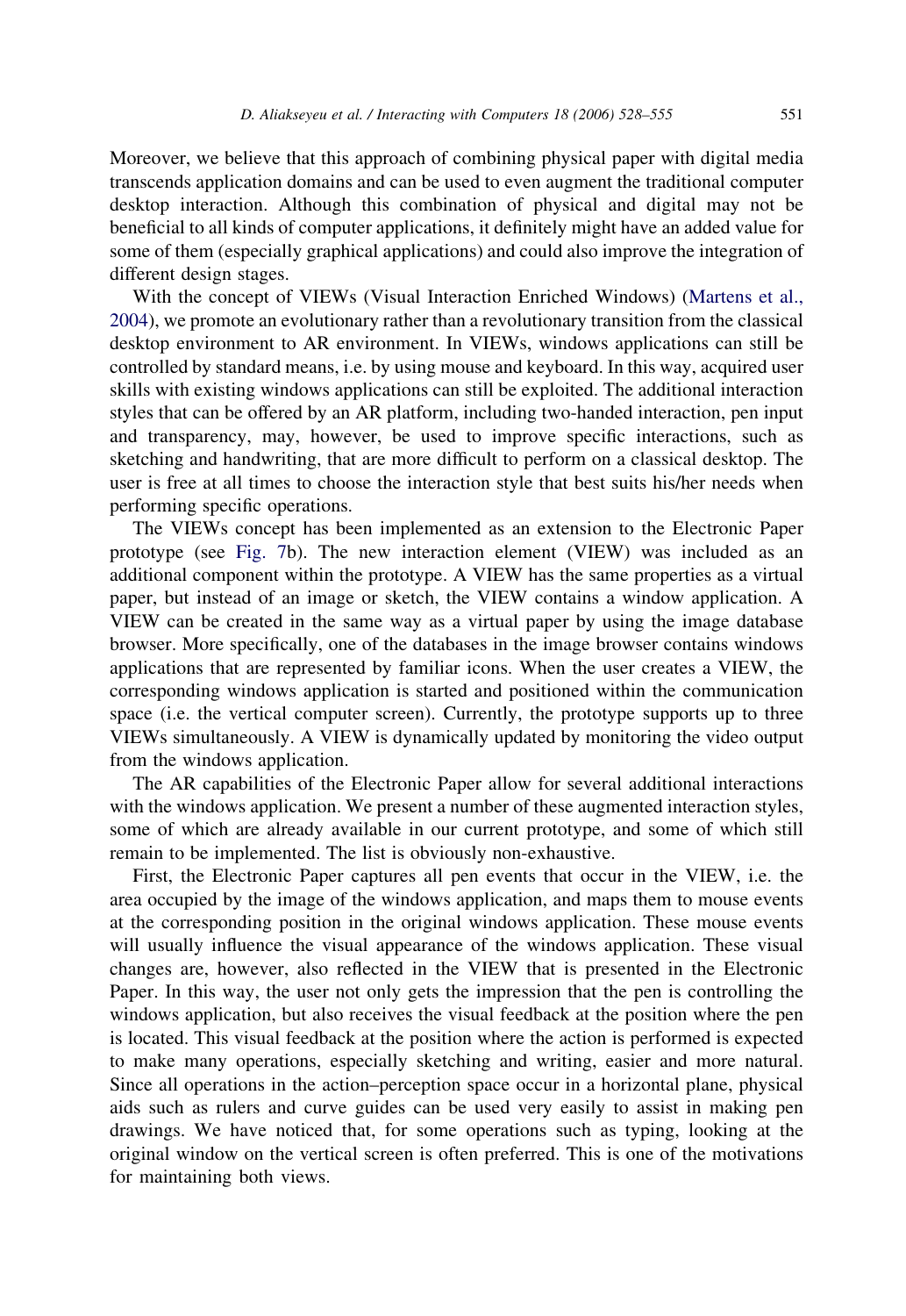Second, a tangible interaction tool such as a brick element or enhanced physical paper can be used in the non-dominant hand to control the position and orientation of the VIEW, while interacting with the pen in the dominant hand. A more natural interaction, that closely resembles writing or sketching with a real pen on paper, can be accomplished in this way.

Third, a virtual paper or a sheet of real paper can be positioned on top of the VIEW. The user can write and draw on such a (real or virtual) sheet, using the image from the windows application as background. This may for instance assist in overdrawing parts of an existing document. A virtual paper may also capture an outlined portion of the VIEW, which may for instance be useful for creating collages of input material, in a way that resembles cutting and gluing in the real world. The VIEW may also be made transparent and overlaid on an existing virtual (or real) paper, so that this latter paper can be used as the background for the windows application. Aspects of this background image may be overdrawn or 'captured' by the windows application. Several different VIEWs can be combined in a similar way.

#### 5.2. Potential Electronic Paper improvements

The Electronic Paper does not currently support 3D interaction. It may, however, be useful in future to enrich the system with the ability to manipulate and create 3D models. One possible way to support 3D interaction is an approach described by Subramanian ([Subramanian, 2004](#page-27-0)). In this case the communication space of the Visual Interaction Platform ([Fig. 1](#page-9-0)) is used to provide a perspective view of the horizontal workspace with the surface rendered 3D model(s), while the workspace can provide a top view of the scene or floor plan. This approach to 3D interaction does not allow 3D data creation. For a designer, the ability to create models is usually more important than the ability to explore existing data. So in order to introduce 3D in the design tool, we also should consider not only ways to manipulate the data but also ways to create new data. As a first step towards more intuitive 3D interaction, we have included optical tracking, using stereovision that was originally developed for the Personal Space Station [\(Mulder and](#page-26-0) [van Liere, 2002](#page-26-0)). Some promising approaches for creating 3D shapes that do not require a 3D input device were proposed by [Igarashi et al. \(1999\)](#page-26-0) in the Teddy tool and by [Zeleznik et al. \(1996\)](#page-27-0) in the SKETCH prototype.

Architects often sketch in different environments such as the office, at home, outside (for example on a site), in the train, etc. [\(Gross and Yi-Luen Do, 1996\)](#page-26-0). The Electronic Paper tool can be run on a portable Tablet PC, however, it is not yet integrated with a stationary version of the Electronic Paper. We are currently investigating flexible and natural ways of integrating the portable version of the tool with a stationary version of it.

#### 6. Conclusions

In this paper we have presented the Electronic Paper prototype as the user interface to computer tools for early architectural design. The evolution of the presented tool has been mainly through a synthesis-by-analysis and iterative approach. User requirements were analyzed and initial system requirements for the tool were derived from these user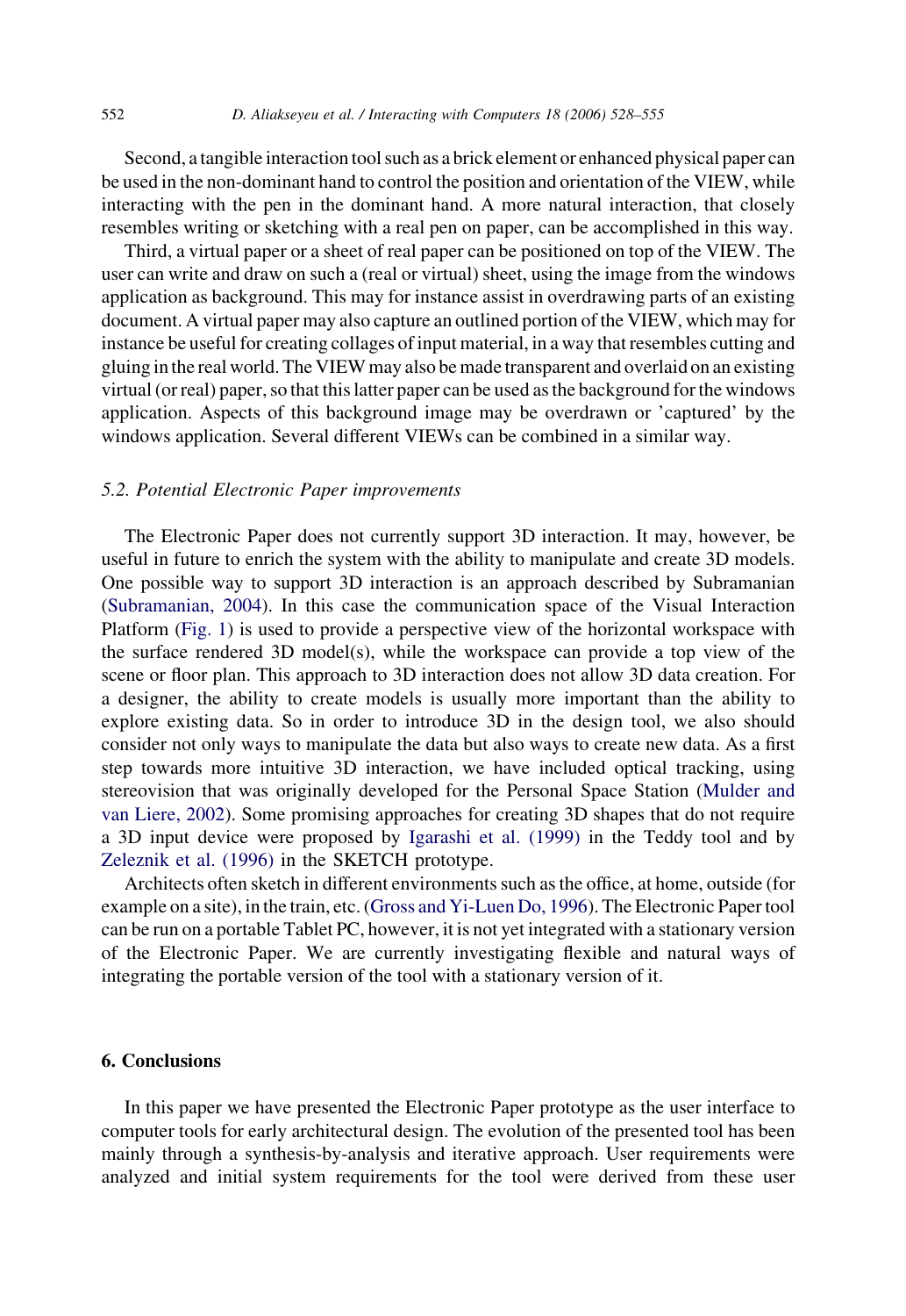<span id="page-25-0"></span>requirements, while additional user requirements were derived from tool evaluation in different stages.

The prototype system can help in managing, storing and annotating images; managing, creating and editing sketches and can assist in re-drawing and over-drawing. It also preserves the naturalness of the traditional way of sketching. The Electronic Paper can be used on a mobile PC as well as in a stationary setting, so that architects can use the same tool in different situations. With the introduction of the VIEWs, the Electronic Paper prototype also naturally integrates pen&paper interaction with standard windows applications. Although this combination may not be beneficial to all kinds of applications, it definitely has added value for some of them and improves the integration of different design stages. Some interesting directions in which we can extend the computer functionality of the Electronic Paper tool have also been identified.

The formal evaluation showed that the system does indeed support sketching in a way that is comparable with a traditional 'pen and paper' environment. Positioning of virtual components within the system needs to be improved if we want to more closely approximate the performance obtainable with positioning real objects. The evaluation of the Electronic Paper in a high-level architectural task has confirmed that the tool is usable and allows architects to not restrict their creativity and at the same time to have the power of the computer.

#### Acknowledgements

We thank Bernard Champoux and Andres Lucero for their graphical design work on different Electronic Paper prototypes. We thank the reviewers for insightful comments and suggestions.

### References

- Aliakseyeu, D., 2003. A Computer Support Tool for the Early Stages of Architectural Design. PhD Thesis, Eindhoven, The Netherlands, ISBN 90-386-1598-1.
- Aliakseyeu, D., Martens, J.-B., 2001. Physical paper as user interface. In: Proceedings of Interact 2001, July 2001, Tokyo. IOS Press, pp. 680–681.
- Aliakseyeu, D., Martens, J.-B., Subramanian, S., Vroubel, M., Wesselink, W., 2001. Visual interaction platform. In: Proceedings of Interact 2001, July 2001, Tokyo. IOS Press, pp. 232–239.
- Bier, E.A., Stone, M.C., Pier, K., Buxton, W., DeRose, T.D., 1993. Toolglass and magic lenses: the see-through interface. In: Proceedings of the 20th Annual Conference on Computer Graphics and Interactive Techniques, New York, ACM Press, pp. 73–80.
- Carroll, J.M., 1995. Scenario-based Design: Envisioning Work and Technology in System Development. Wiley, New York.
- Dietz, P., Leigh, D., 2001. DiamondTouch: a multi-user touch technology. In: Proceedings of UIST'01, Orlando, FL. ACM Press, pp. 219–226.
- Elliot, A., Hearst, M., 2000. How large should a digital desk be? qualitative results of a comparative study. In: Extended abstracts of CHI'2000, April 2000, The Hague, ACM Press, pp. 165–166.
- Elliot, A., Hearst, M., 2002. A comparison of the affordances of a digital desk and tablet for architectural image tasks. Journal Human–Computer Studies, 56, 173–197.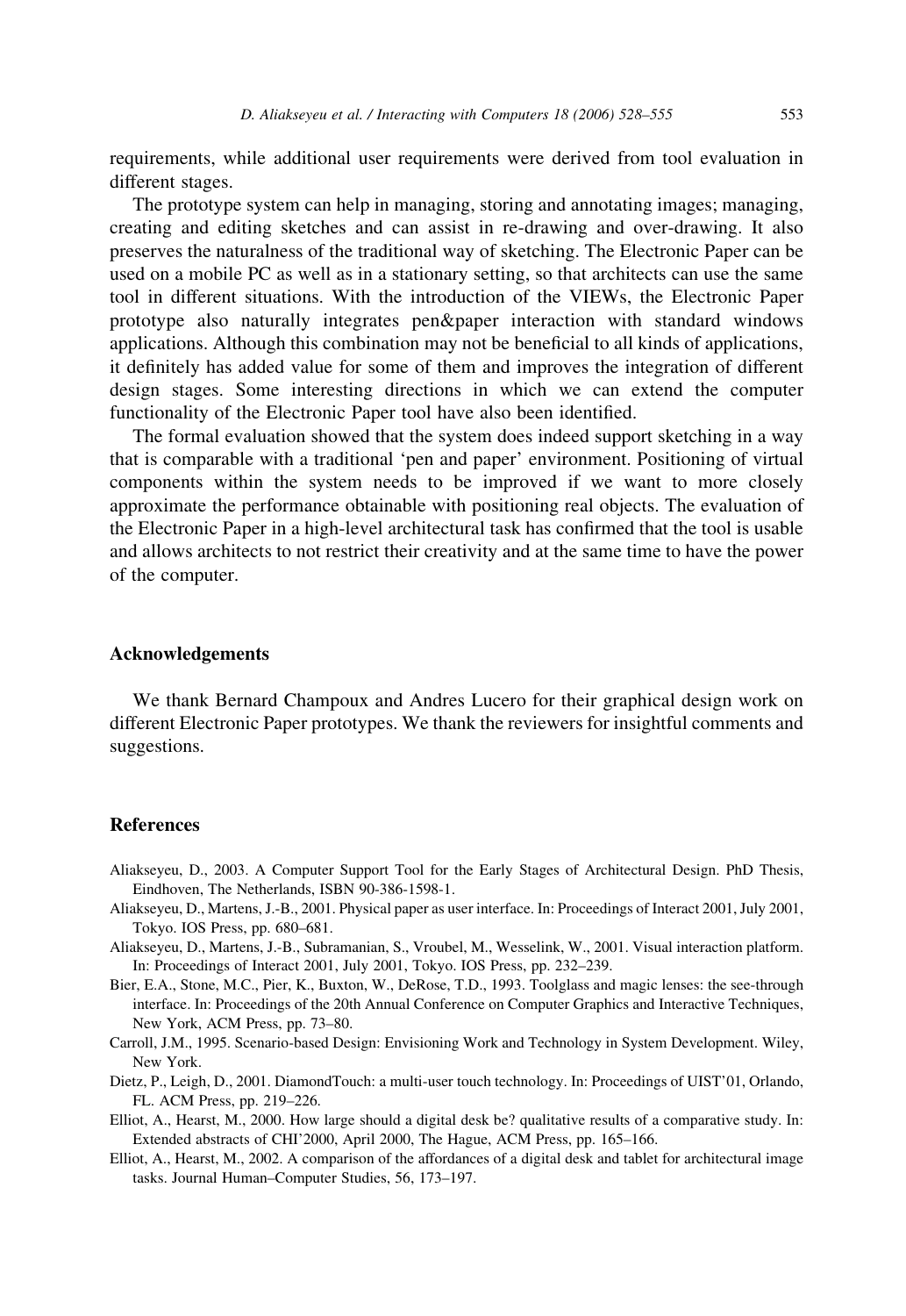- <span id="page-26-0"></span>Elrod, S., Pier, K., Tang, J., Welch, B., Bruce, R., Gold, R., Goldberg, D., Halasz, F., Janssen, W., Lee, D., McCall, K., Pedersen, E., 1992. Liveboard: a large interactive display supporting group meetings, presentations, and remote collaboration. In: Proceedings of CHI'92, Monterey, CA. ACM Press, pp. 599–607.
- Fitzmaurice, G.W., Buxton, W., 1997. An empirical evaluation of graspable user interfaces: towards specialized, space-multiplexed input. In: Proceedings of CHI'97, Atlanta, GA. ACM Press, pp. 43–50.
- Fitzmaurice, G.W., Ishii, H., Buxton, W., 1995. Bricks: laying the foundations for graspable user interfaces. In: Proceedings of CHI'95, Denver, May 1995. ACM Press, pp. 442–449.
- Fitzmaurice, G., Balakrishnan, R., Kurtenbach, G., Buxton, B., 1999. An exploration into supporting artwork orientation in the user interface. In: Proceedings of CHI'99, May 1999, Los Angeles. ACM Press, pp. 167–174.
- Fox, A., Johanson, B., Hanrahan, P., Winograd, T., 2000. Integrating information appliances into an interactive workspace. IEEE Computer Graphics and Applications, May/June 2000, IEEE, pp.54–65.
- Gribnau, M.W., 1999. Two-handed Interaction in Computer-supported 3D Conceptual Modelling. Doctoral dissertation, Delft University of Technology, The Netherlands.
- Gross, M., Yi-Luen Do, E., 1996. Ambiguous intentions: a paper-like interface for creative design. In: Proceedings of UIST'96, November 1996, Seattle. ACM Press, pp. 183–192.
- Guiard, Y., 1987. Asymmetric division of labor in human skilled bimanual action: the kinematic chain as a model. Journal of Motor Behavior, 19 (4), 486–517.
- Hinckley, K., 1997. Haptic Issues for Virtual Manipulation. PhD Thesis, Department of Computer Science, University of Virginia.
- Holman, D., Vertegaal, R., Altosaar, M.,Troje, N., Johns, D., 2005. PaperWindows: interaction techniques for digital paper. In: Proceedings of CHI'05, Portland, Oregon. ACM Press, pp. 591–599.
- Igarashi, T., Matsuoka, S., Tanaka, H., 1999. Teddy: a sketching interface for 3D Freeform design. In: Proceedings of SIGGRAPH'99, July 1999, Los Angeles. ACM Press, pp. 409–416.
- Ishii, H., Underkoffler, J., Chak, D., Piper, B., Ben-Joseph, E., Yeung, L., Kanji, Z., 2002. Augmented urban planning workbench: overlaying drawings, physical models and digital simulation. In: Proceedings of ISMAR 2002. IEEE.
- Klemmer S.R., Newman, M.W., Farrell, R., Bilezikjian, M., Landay, J.A., 2001. The designers' outpost: a tangible interface for collaborative web site. In: Proceedings of UIST'01, Orlando, FL. ACM Press, pp. 1–10.
- Landay, J.A., Myers, B.A., 2001. Sketching interfaces: toward more human interface design. Computer, March 2001. IEEE, pp. 56–64.
- Lawson, B., 1999. 'Fake' and 'real' creativity using computer aided design: some lessons from Herman Hertzberger. In: Proceedings of Creativity & Cognition'99, October 1999, Loughborough, ACM Press, pp. 174–180.
- Mackay, W., Fayard A.L., 1998. Designing interactive paper: lessons from three augmented reality projects. In: Proceedings of IWAR'98, Natick, MA. A.K Peters, pp. 81–90.
- Martens, J.-B., Aliakseyeu, D., de Pijper, J.-R., 2004. VIEWs: visual interaction enriched windows. In: Proceedings of EUSAI'04, Eindhoven, The Netherlands. Springer, pp. 255–266.
- McGee D.R., Cohen P.R., Wesson R.M., Horman, S., 2002. Comparing paper and tangible, multimodal tools. In: Proceedings of CHI'02, Minneapolis, MN. ACM Press, pp. 407–414.
- Moran, T.P., Saund, E., Melle, W. van, Bryll, R., Gujar, A.U., Fishkin, K.P., Harrison, B.L., 1999a. The ins and outs of collaborative walls: demonstrating the collaborage concept. In: Proceedings of CHI'99, Pittsburgh, PA. ACM Press, pp. 192–193.
- Moran, T.P., Saund, E., Melle, W. van, Bryll, R., Gujar, A.U., Fishkin, K.P., Harrison, B.L., 1999b. Design and technology for collaborage: collaborative collages of information on physical walls. In: Proceedings of UIST'99, Asheville, NC. ACM Press, pp. 197–206.
- Mulder, J.D., van Liere, R., 2002. The personal space station: bringing interaction within reach. In: Richer, S., Taravel, B., (Eds.), Proceedings of the Virtual Reality International Conference, VRIC 2002, p. 73–81.
- Mynatt, E.D., Igarashi, T., Edwards, W.K., LaMarca, A., 1999. Flatland: new dimensions in office whiteboards. In: Proceedings of CHI'99, Pittsburgh, PA. ACM Press, pp. 346–353.
- Novitski, B., 2002. AutoDesk goes conceptual. Architecture Week, Page T1.1. 08. Retrieved May 14, 2001, from [http://www.architectureweek.com/2002/0508/tools\\_1-1.html](http://www.architectureweek.com/2002/0508/tools_1-1.html).
- Pedersen, E.R., McCall, K., Moran, T.P., Halasz, F.G., 1993. Tivoli: an electronic whiteboard for informal workgroup meetings. In: Proceedings of CHI'93, Amsterdam, The Netherlands. ACM Press, pp. 391–398.